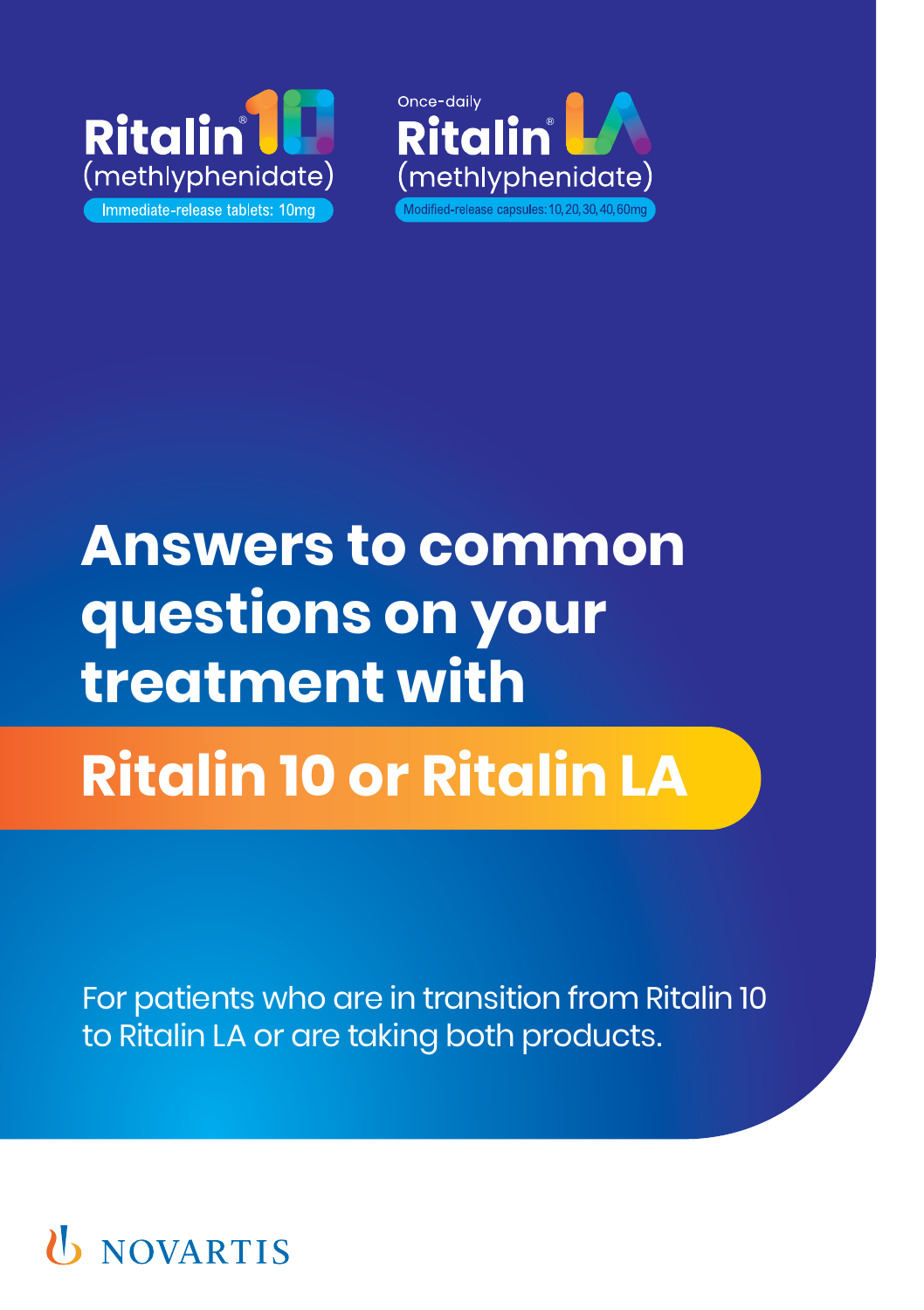#### What is in this booklet?

This booklet answers some common questions about Ritalin 10 tablets and Ritalin LA (long-acting) capsules. The information in this leaflet was last updated on the date listed on the final page. More recent information on these medicines may be available. You can download the most up to date information from: www.novartis.com.au.

Your doctor has prescribed Ritalin 10 or Ritalin LA for you or your child. All medicines have risks and benefits. Your doctor has weighed the risks of you or your child taking this medicine against the benefits they expect it will provide. Ritalin is a medication used to treat Attention Deficit-Hyperactivity Disorder (ADHD). People starting a new medication usually have a lot of questions. You may have already heard of Ritalin, but may not know much about it. You will probably want to know how Ritalin 10 or Ritalin LA works or may be unsure about whether it's right for you or your child. The best way to put your mind at ease is to learn everything you can about Ritalin 10 and Ritalin LA.

Ritalin has been used for a long time. In Australia, Ritalin 10 has been in use since the mid 1960s and Ritalin LA since 2002. This means much is known about it and we can answer most questions. There are also some questions that we do not know the answers to. Research on some of these issues is ongoing. This booklet will help you learn about Ritalin 10 or Ritalin LA and will tell you where to go to find more information. Keep this booklet with the medicine. You may need to read it again. In this booklet Ritalin refers to Ritalin 10 mg and Ritalin LA formulations.

This booklet is not designed to replace the information you receive from your doctor. If you have any questions about Ritalin or ADHD please speak to your doctor.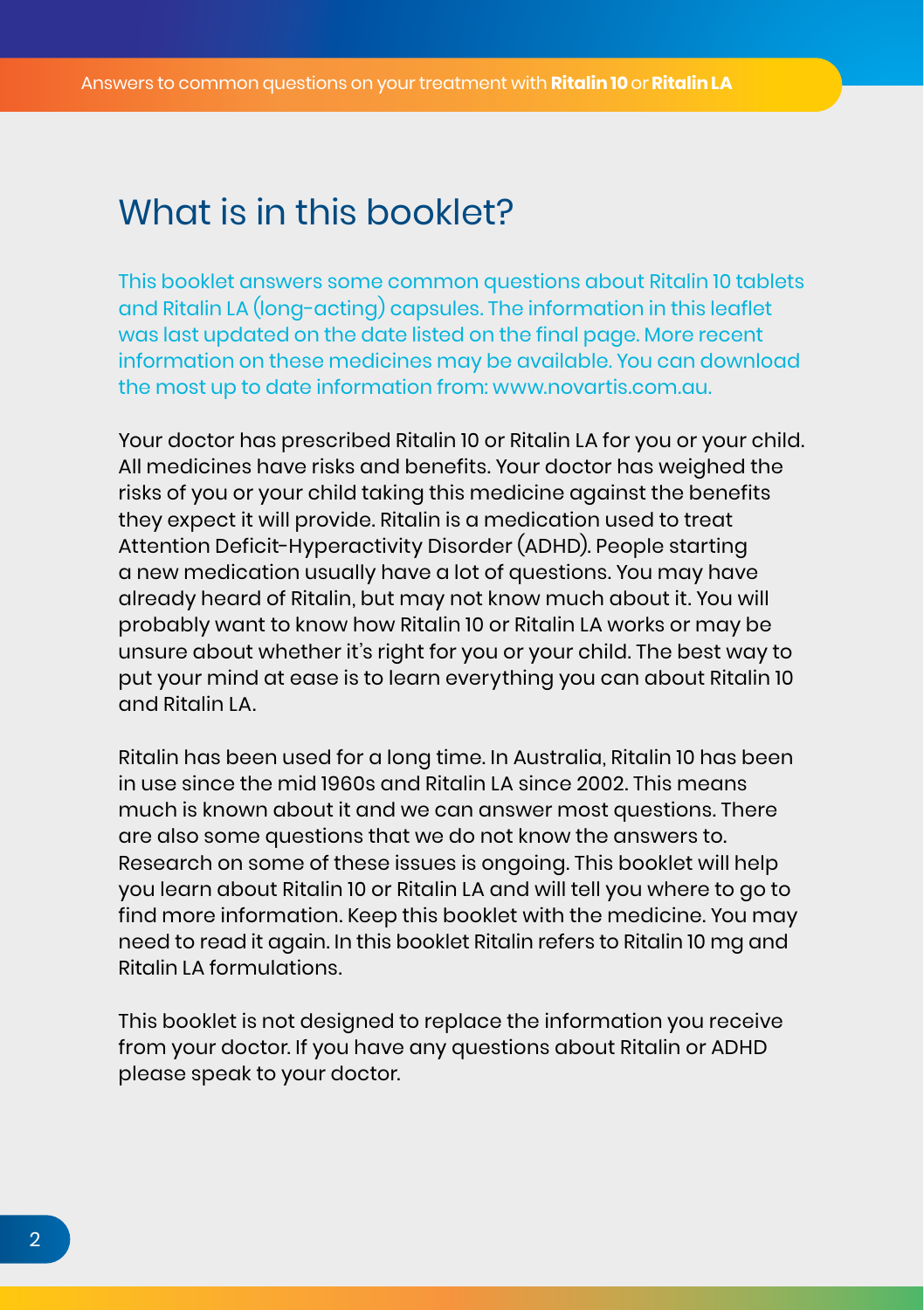### Why is Ritalin used for ADHD?

Studies suggest that 3-8% of children suffer with ADHD.<sup>1,12</sup> ADHD is a medical condition characterised by more pronounced and persistent patterns of three behavioural symptoms that are typical amongst other people of the same age group.' The three behavioural symptoms are:



People with ADHD may show one, two or all three of these behaviours. For example, they may be easily distracted and/or impulsive, but not hyperactive, or display another combination of the behaviours.

ADHD can make it difficult to sit still or concentrate on tasks for any length of time and can impair one's ability to perform at their best.<sup>3</sup> Ritalin is generally prescribed if ADHD behaviours impair a person's performance. Ritalin cannot cure ADHD, but can decrease its associated behaviours so sufferers may gain more control in their lives.4

Ritalin has been shown to be an effective treatment for ADHD – it reduces symptoms in the majority of children with ADHD and helps many adults with ADHD control their symptoms.5 Ritalin can help to focus attention and block distractions, which may improve behaviour, capacity to organise and school/work performance.<sup>6,7</sup>

Ritalin, as with any ADHD medication, should be used as a part of a comprehensive ADHD management programme, incorporating behavioural, education and psychological interventions, as recommended by your doctor.5 Ritalin 10 and Ritalin LA, like all medicines containing central nervous system stimulants, will be given to you only under close medical supervision and after diagnosis. These medicines are only available with a doctor's prescription and your doctor has special permission to prescribe it.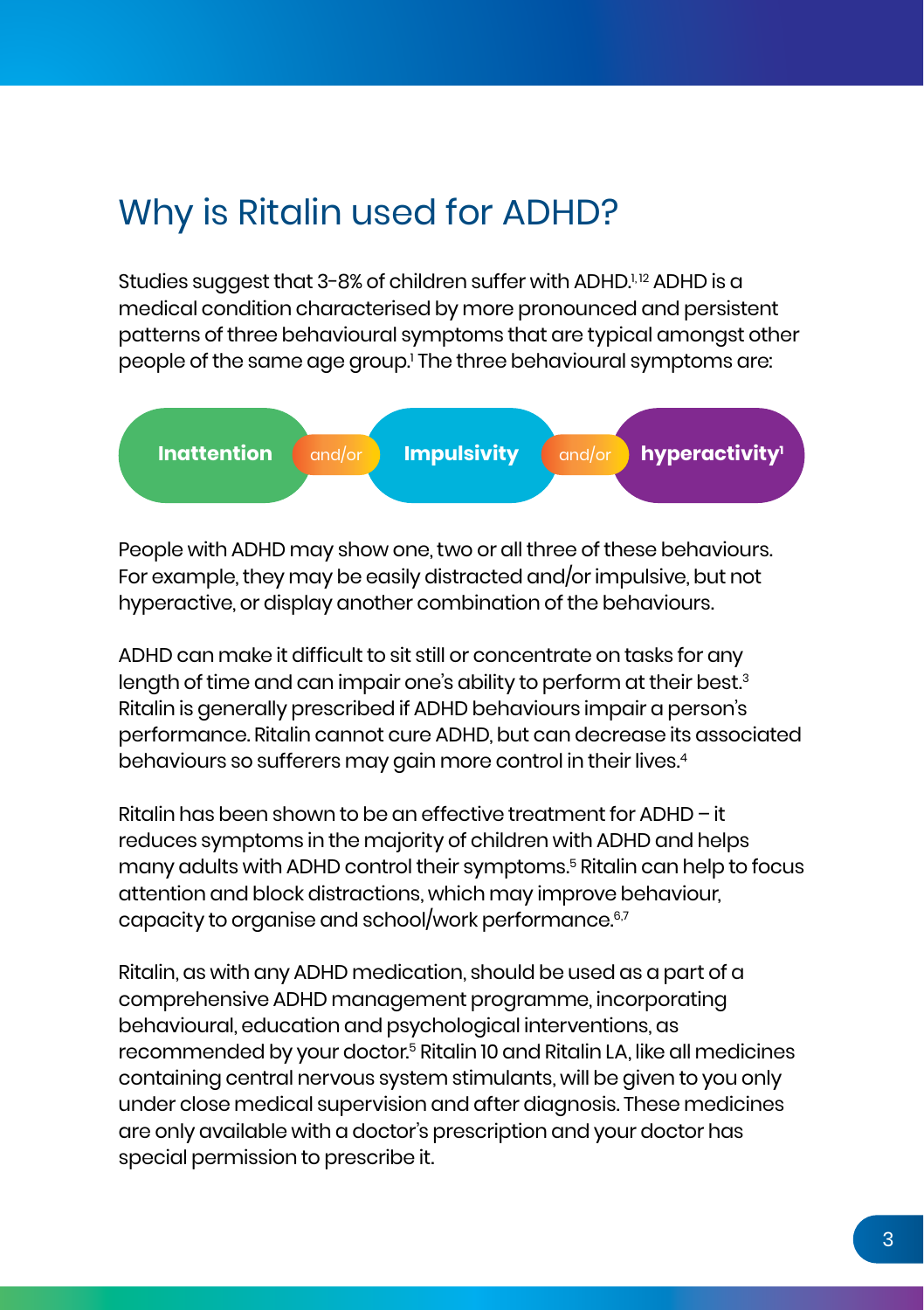#### Who can take Ritalin?

Ritalin can be taken by children aged six and above, adolescents and adults with ADHD. It is not registered for use in children under six years of age because it has not been studied extensively in this age group.<sup>2,12</sup>

### What is Ritalin?

Ritalin is the trade name for a medication called methylphenidate hydrochloride. Ritalin comes in different forms:

|                           | <b>Ritalin 10 tablet</b>               | <b>Ritalin LA capsules</b>                 |                    |       |       |       |
|---------------------------|----------------------------------------|--------------------------------------------|--------------------|-------|-------|-------|
| <b>Strength</b>           | 10 <sub>mg</sub>                       | 10 <sub>mg</sub>                           | $20 \,\mathrm{mg}$ | 30 mg | 40 mg | 60 mg |
| <b>Action</b>             | immediate-<br>release,<br>short acting | controlled-release, long-acting            |                    |       |       |       |
| <b>What this</b><br>means | effect lasts for<br>a few hours        | effect lasts for most school or work hours |                    |       |       |       |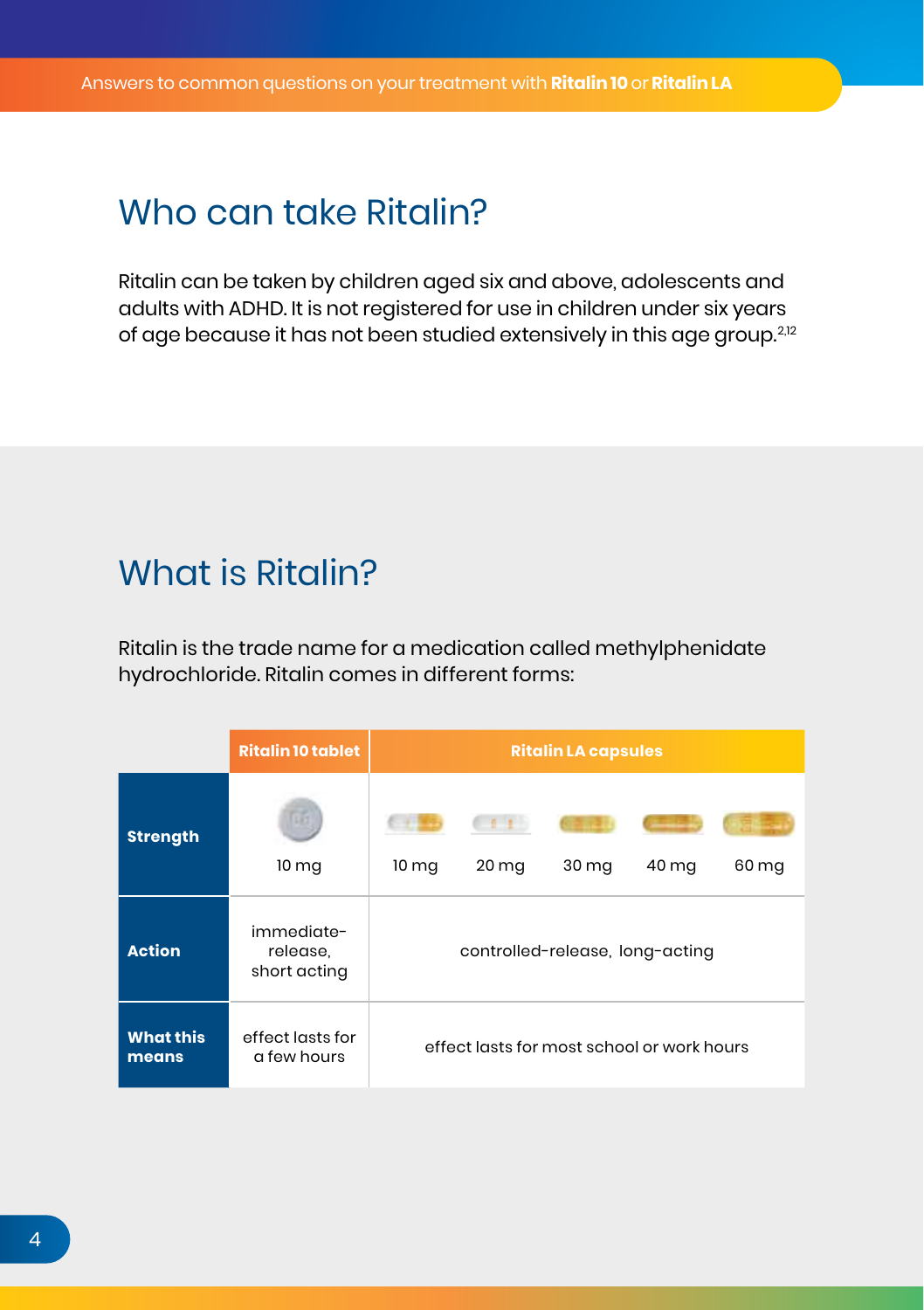



Ritalin 10 works quickly and its effect lasts approximately 4 hours. It is usually taken 1-2 hours before its maximum effect is required, and may be given more than once a day<sup>5</sup>. Some doctors may prescribe Ritalin 10 in addition to Ritalin LA to tailor treatment to an individual's needs.

### Ritalin 10 Ritalin LA<sup>5</sup>

Ritalin LA starts working just as quickly as Ritalin 10, but works for longer, which means it only needs to be taken once daily in the morning.<sup>5</sup> As such, most children don't need to take a dose of Ritalin LA at school. It may mean a child's peers don't need to know they are taking medication for ADHD.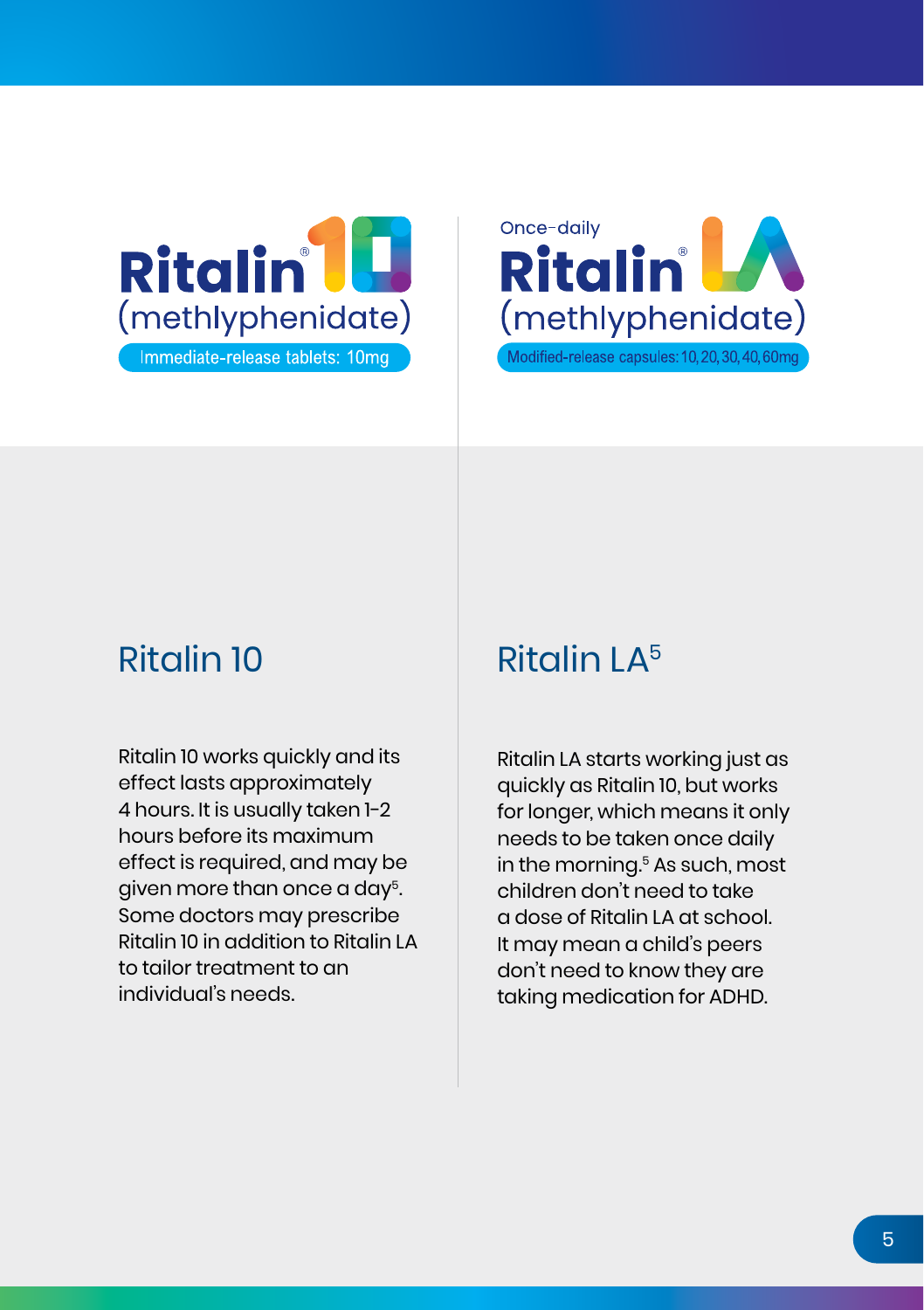#### How does Ritalin work?

#### Ritalin is a central nervous system stimulant thought to work by correcting the brain chemical imbalance that occurs in ADHD.

Ritalin is rapidly absorbed into the blood stream and starts working 30-60 minutes after it's taken.<sup>5</sup> The effect of Ritalin 10 lasts approximately 4 hours, so Ritalin 10 is taken in the morning and again later in the day (usually lunch time).5 A few people also benefit from a further dose late in the day.<sup>5</sup>

In contrast, long-acting form –Ritalin LA –usually only needs to be taken once, in the morning, each day.5 Ritalin LA is a long-acting form of Ritalin in a capsule that contains equal amounts of immediate and delayed release beads. Half of the beads release the medicine immediately which means Ritalin LA capsule should start to work as fast as Ritalin tablets. The other half of beads release the remaining medicine about 4 hours later avoiding the need for a midday dose. (See below)



\* Approaching pre-dose levels

Time and activities displayed with clocks are for illustrative purposes only.

Ritalin Data On File 2020.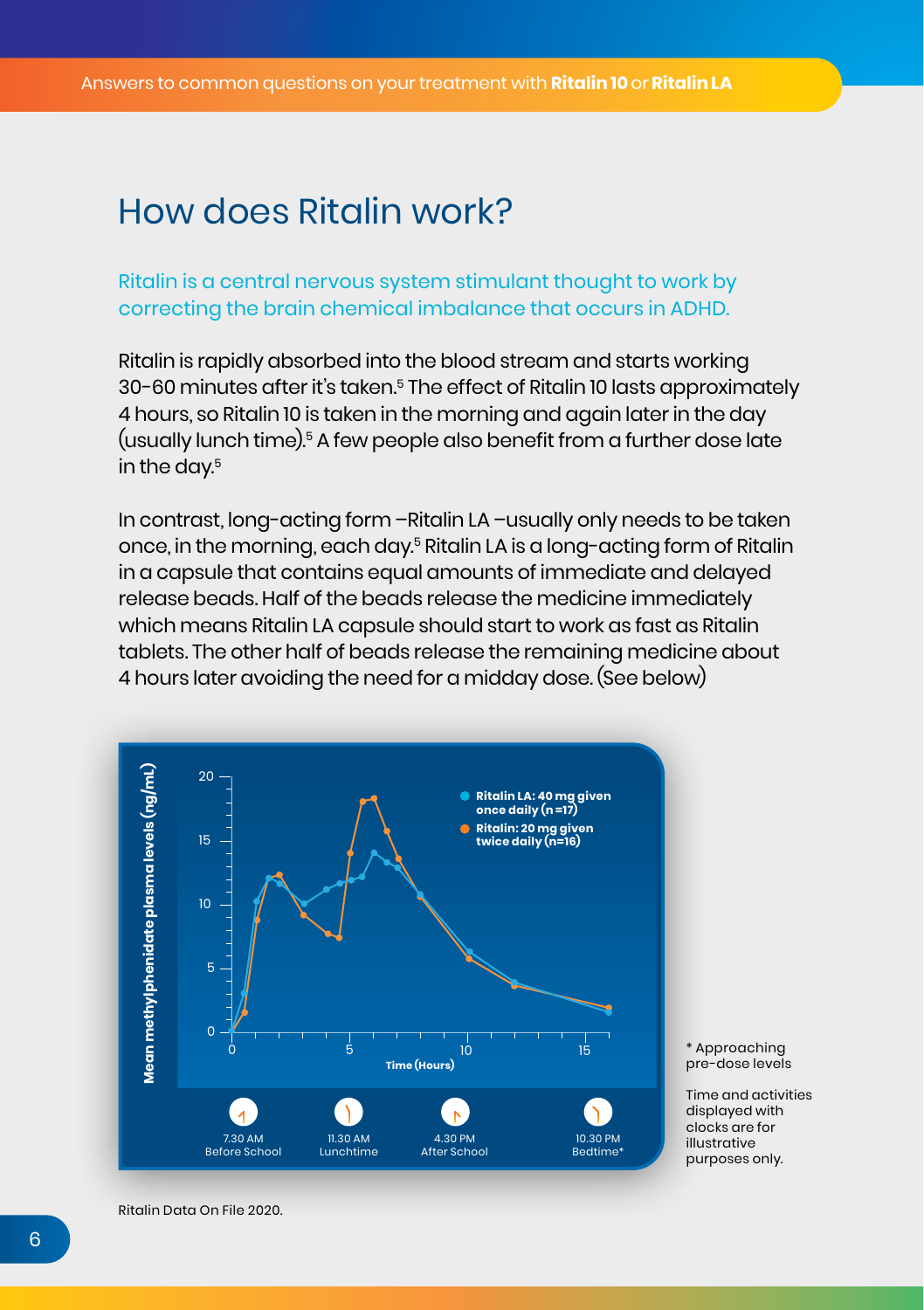The diagram below demonstrates what is inside a Ritalin LA capsule by showing two different types of beads as different colours. In reality, all beads are coloured white and you cannot visually tell them apart.

#### Extended-release delivery through SODAS\* technology



\*SODAS Spheroidal Oral Absorption System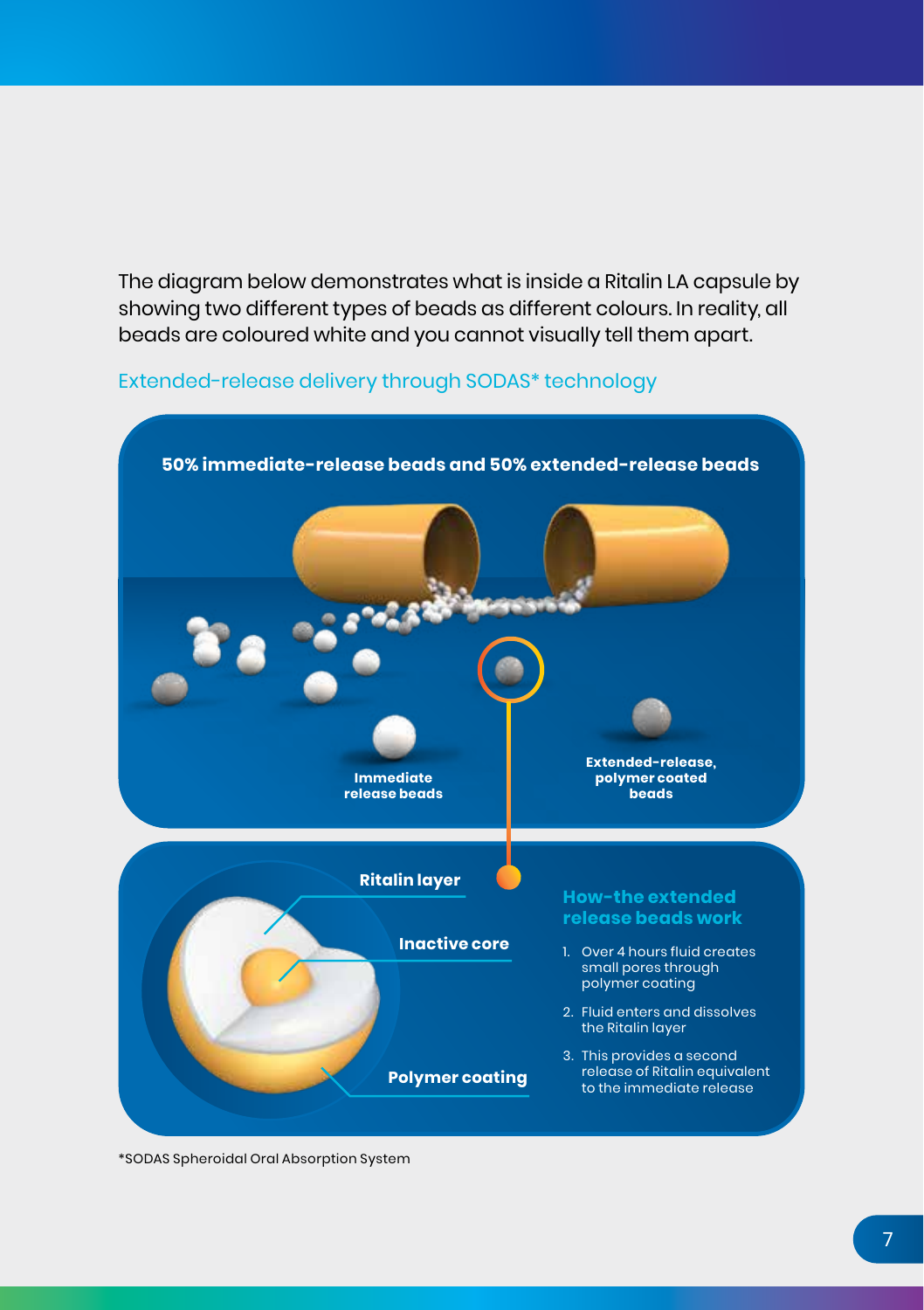#### **Important**

Remember that everyone is different, so every medication and management plan for ADHD will be different. Only your doctor can prescribe the appropriate medication strategy for you or your child. Always follow your doctor's recommendations.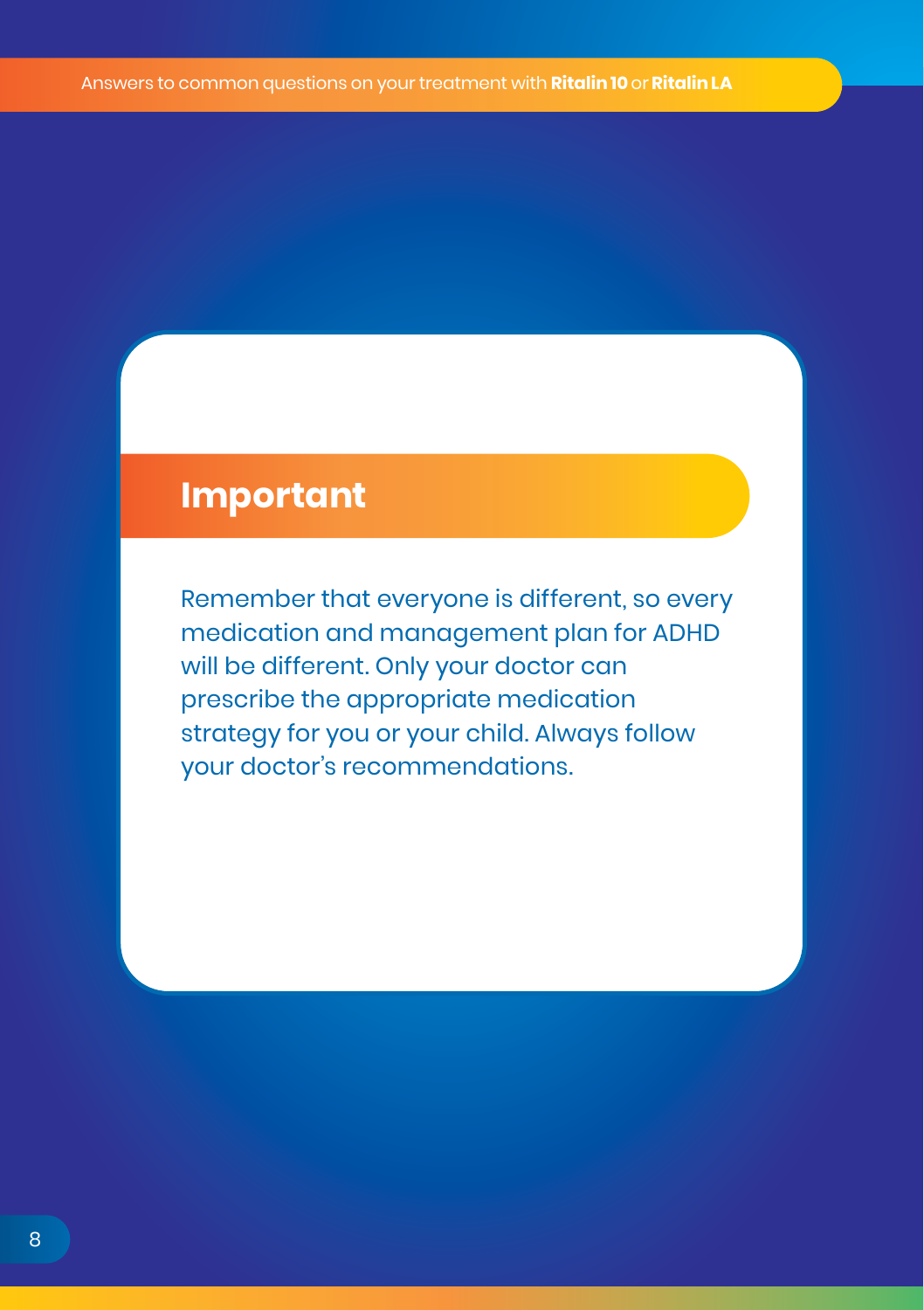### When you must not take Ritalin<sup>2, 12</sup>

Do not take Ritalin 10 or Ritalin LA if you/your child are allergic (hypersensitive) to methylphenidate (the active ingredient) or to any of the other ingredients listed at the end of this booklet.

Some of the symptoms of an allergic reaction may include shortness of breath, wheezing or difficulty breathing; swelling of the face, lips, tongue or other parts of the body; rash, itching or hives on the skin.

Do not take Ritalin 10 or Ritalin LA if you/your child have any of the following medical conditions:

- periods of severe anxiety, tension or agitation
- Tourette's syndrome (a condition with uncontrolled speech and body movements or tics) or you have a family history of this disorder
- tics (muscle twitching which is usually in the face or shoulders) or if your brothers or sisters have tics
- increased pressure in the eye (glaucoma)
- an overactive thyroid (hyperthyroidism) or other thyroid problems
- heart problems such as heart attack, irregular heartbeat, chest pain (angina), heart failure, heart disease or if you were born with a heart problem
- very high blood pressure (hypertension) or narrowing of the blood vessels (arterial occlusive disease, which can cause pain in the arms and legs)
- severe depression or other mental illness
- a tumour of the adrenal gland, which sits near the kidney (pheochromocytoma)

If you are not sure whether any of the above medical conditions apply to you/your child, check with your doctor.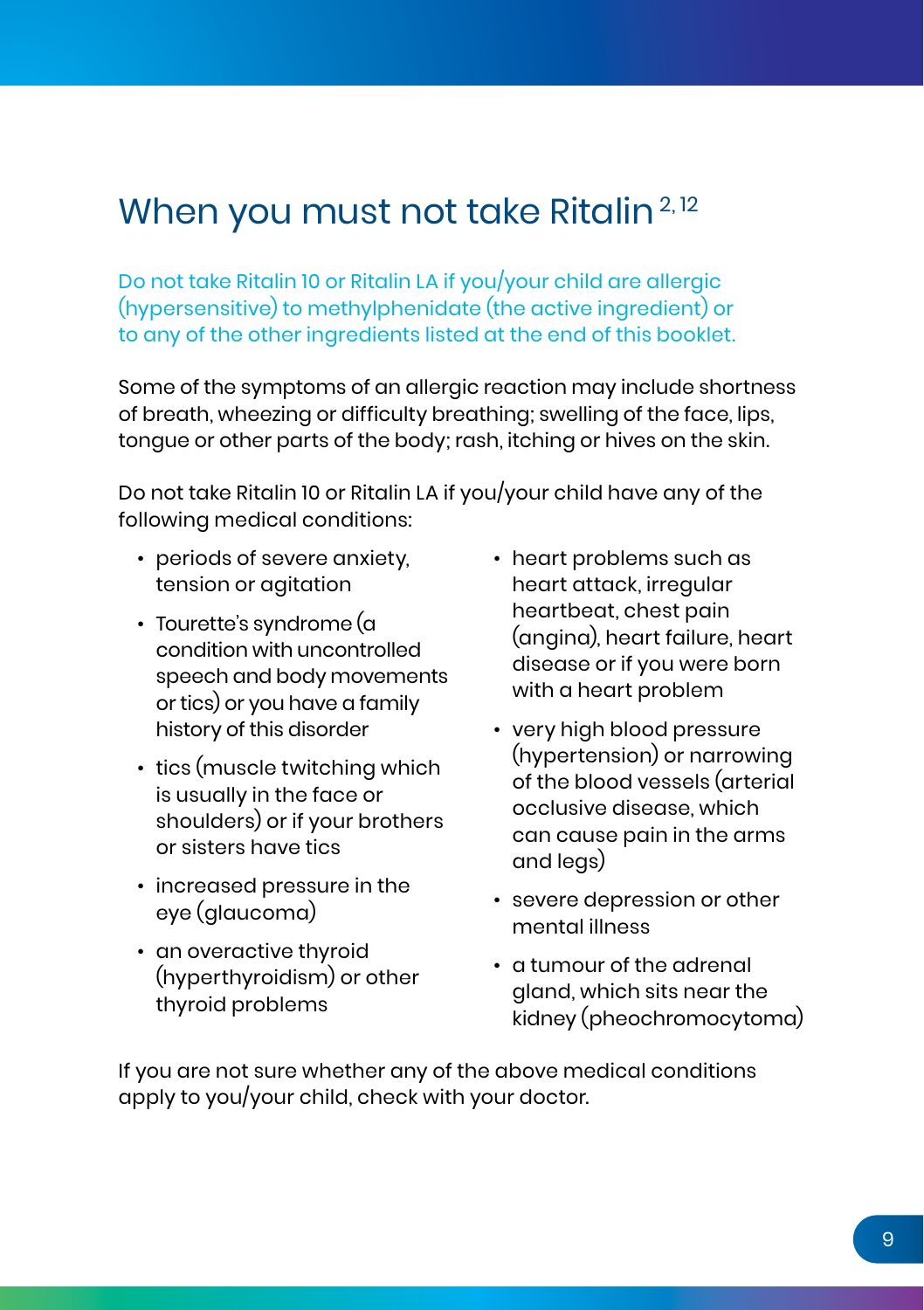Do not take Ritalin 10 or Ritalin LA if you are taking a medicine called a monoamine oxidase inhibitor (MAOI) or have been taking it within the past 14 days.

Taking Ritalin 10 or Ritalin LA together with MAOI medicines may cause a serious reaction with a sudden increase in body temperature, extremely high blood pressure and severe convulsions.

Ask your doctor or pharmacist if you are not sure if you have been taking one of these medicines.

#### Before you start to take it  $2,12$

Tell your doctor if you are allergic to any other medicines, foods, dyes or preservatives. Your doctor will want to know if you are prone to allergies.

Tell your doctor if you/your child have any of the following medical conditions or behaviours:

- any heart defects (e.g. structural cardiac abnormality)
- a family history of sudden death or irregular heart beat
- hardening of the arteries
- any other current or previous heart problems
- any disorders of the blood vessels in the brain, e.g. weakening of the blood

vessel (aneurysm), stroke, or inflammation of blood vessels (vasculitis)

- severe depression, bipolar disorder or other mental illness
- epilepsy (seizures, convulsions, or fits)
- high blood pressure
- history of alcohol or drug abuse or dependence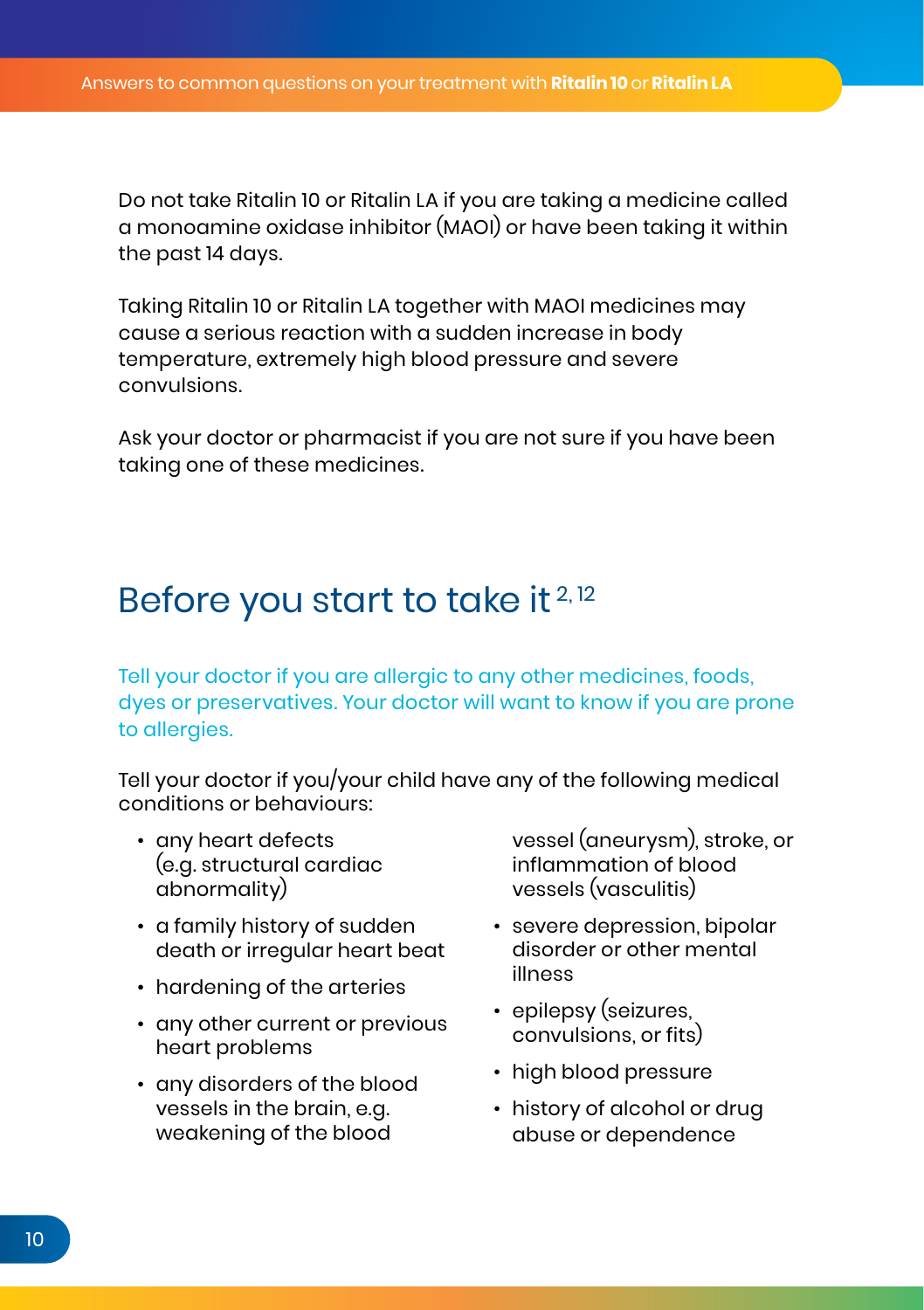- acute mental disorders that cause abnormal thinking and perceptions (psychosis) or feeling unusually excited, over-active and un-inhibited (acute mania) - your doctor will have told you if you have this
- psychotic symptoms such as seeing or feeling things that are not really there (hallucinations)
- aggressive behaviour
- suicidal thoughts or behaviour
- fingers and toes feeling numb, tingling and changing colour (from white to blue, then red) when cold ('Raynaud's phenomenon').

Your doctor may want to take special precautions if you/your child have any of the above conditions.

**Tell your doctor if you are pregnant or breast-feeding.**

**Ask your doctor about the risks and benefits of taking Ritalin 10 or Ritalin LA in this case.**

**Ritalin is not to be used during pregnancy unless specifically prescribed by your doctor.**

This medicine may affect your developing baby if you take it while you are pregnant.

**Do not breast-feed during treatment with Ritalin 10 or Ritalin LA.**

The active ingredient in Ritalin 10 or Ritalin LA can pass into the breast milk.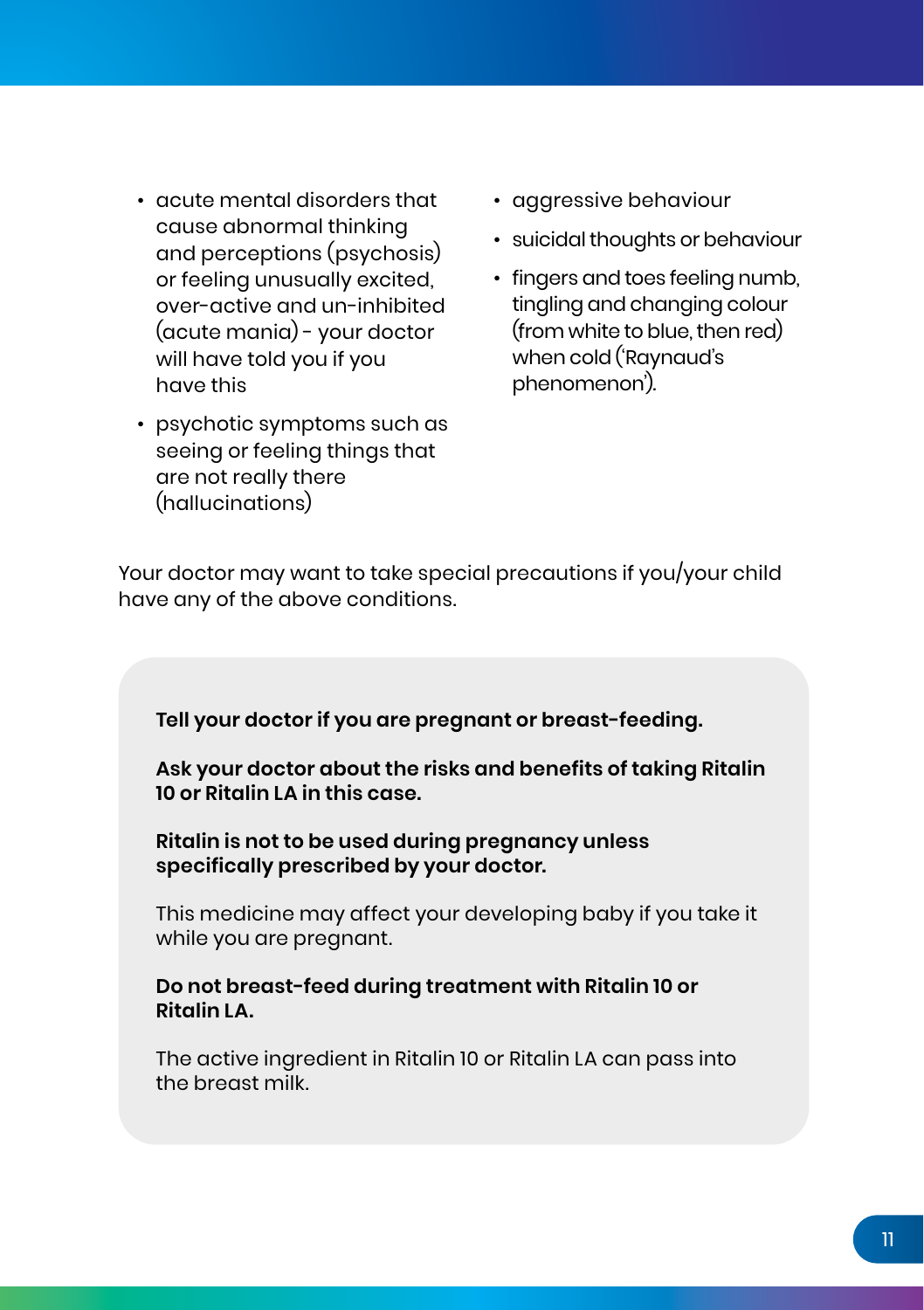#### Does it matter if you are on other medicines as well?<sup>2,12</sup>

Tell your doctor if you are taking other medicines, including any you buy without a prescription from a pharmacy, supermarket or health food shop. When Ritalin is combined with some other medicines, they can affect how one or other works.<sup>2,12</sup>



If you have not told your doctor you are taking any of these medicines, tell him or her before you start taking Ritalin. You may need to take a different amount of your medicine/s or you may need to change medicine/s. Your doctor and pharmacist will give you more information.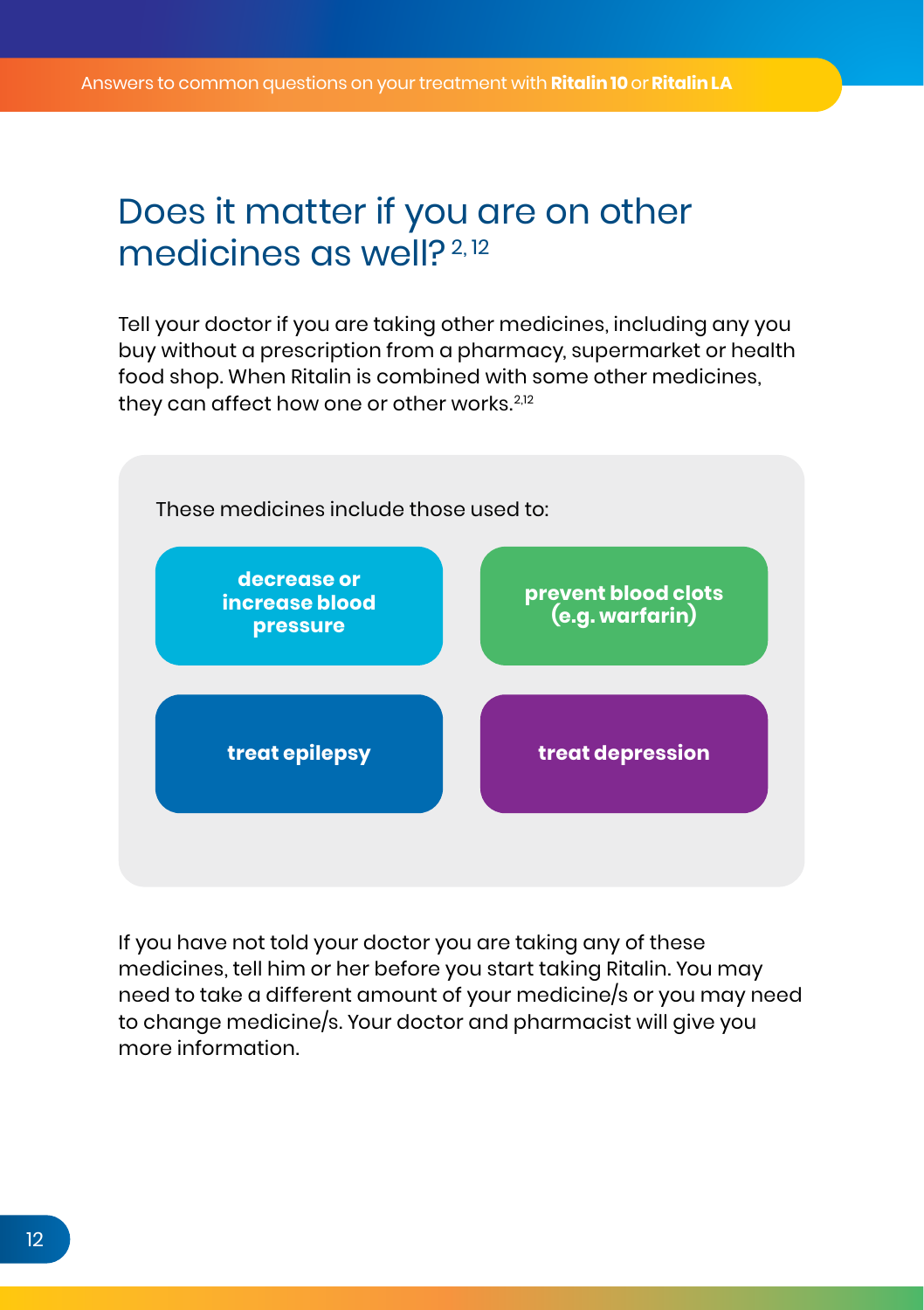### Taking other medicines<sup>2,12</sup>

Some medicines and Ritalin 10 or Ritalin LA may interfere with each other. It may be necessary to change the dose or in some cases to stop one of the medicines.

Some of these medicines include<sup>2,12</sup>

- medicines that increase blood pressure
- alpha 2 agonists like clonidine (used to treat high blood pressure)
- medicines used to treat depression, such as tricyclic antidepressants and monoamine oxidase inhibitors (MAO inhibitors)
- some anticonvulsants (medicines used to treat epilepsy or fits)
- oral anticoagulants or warfarin (medicines used to prevent blood clots)
- phenylbutazone (used to treat pain or fever)
- guanethidine
- anaesthetics
- medicines that influence the level of dopamine in the body (dopaminergic medicines used to treat Parkinson's disease or psychosis)
- medicines that raise the level of serotonin in the body (serotonergic medicines, for example those used to treat depression like sertraline and venlafaxine)

You or your child may need to take different amounts of your medicines or you or your child may need to take different medicines. Your doctor and pharmacist have more information.

If you have not told your doctor about any of these things, tell him/ her before you or your child start taking this medicine.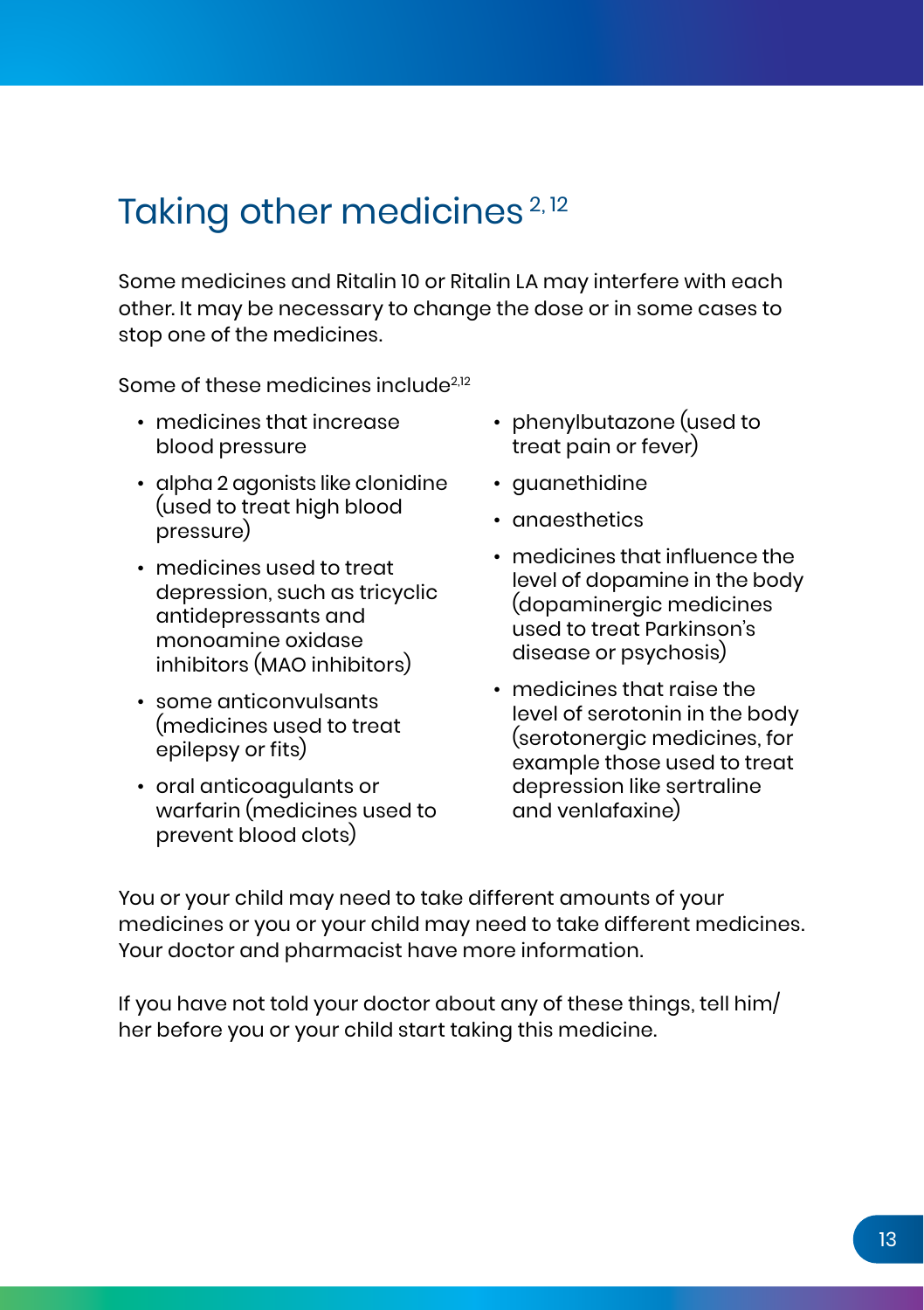#### How should you take Ritalin?<sup>2,12</sup>

It is important to take Ritalin as prescribed. The same ADHD behaviours that cause problems at home will often cause similar problem at school or work and in other situations. Always work with your specialists to make sure that you or your child takes the right amount.

#### **Can I take half a Ritalin 10 tablet?**

If your doctor prescribes Ritalin 10 in this way, the answer is yes. A common starting dose of Ritalin for children is 5 mg, which is half of a Ritalin 10 tablet.5 You can also break a Ritalin 10 tablet in half and swallow both halves, if you have trouble swallowing a whole tablet  $5$ 

#### **Can I take half a Ritalin LA capsule?**

No, each capsule of Ritalin LA contains lots of little beads. Half of the beads work quickly after they are swallowed, while the other half release the medication about four hours later (delayedreleased). Both types of beads are the same colour and size so you will not be able to tell them apart. Ritalin LA capsules are designed to be swallowed whole. It's best to swallow the capsule/s whole in the morning with a full glass of water. Don't crush or chew the capsules.<sup>5</sup>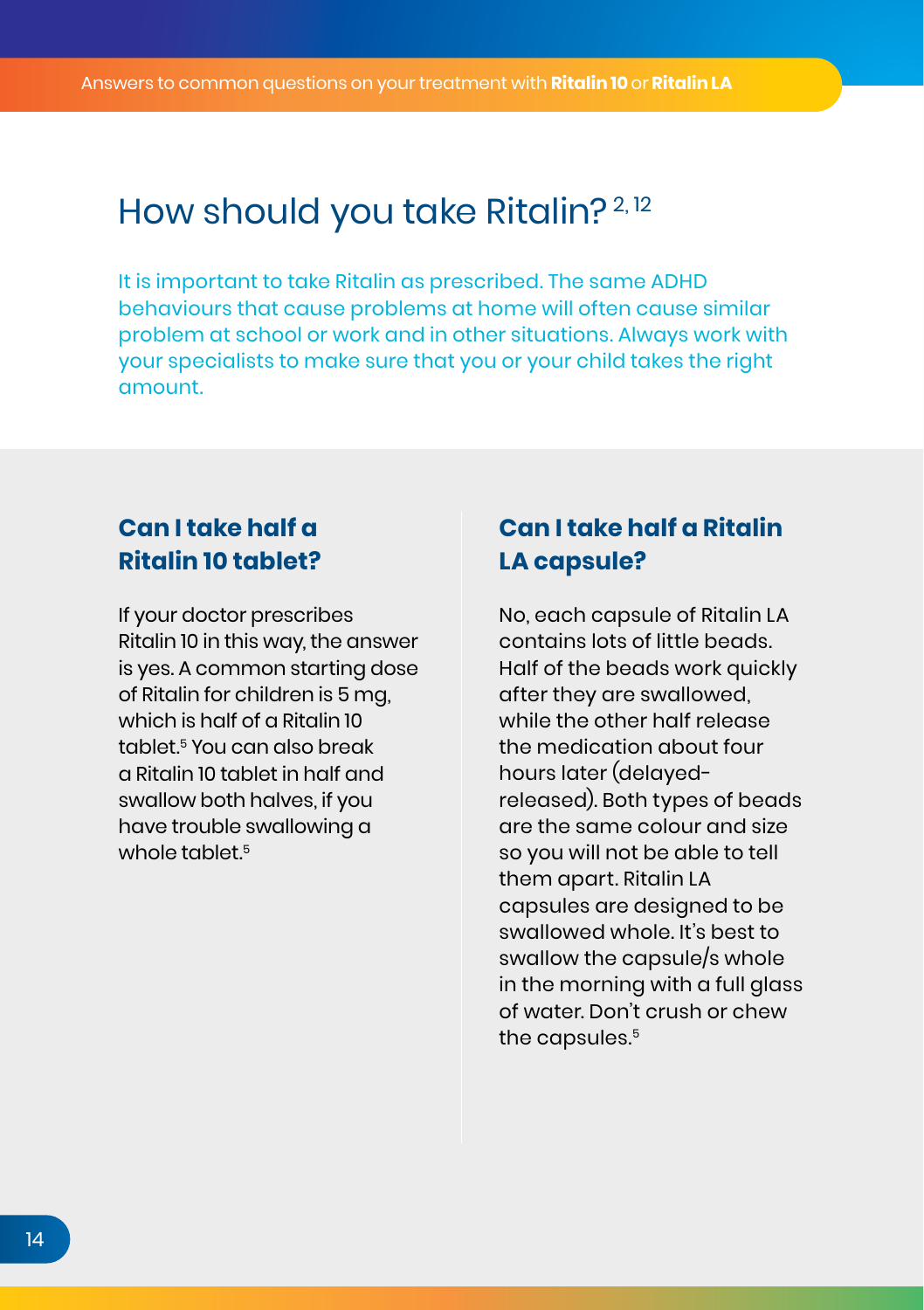### Can I open Ritalin LA capsules? 2, 12

Sometimes, the simple act of swallowing a capsule or tablet can be a challenge for both children and their carers. If you have trouble swallowing the capsules, they can be opened carefully and their contents sprinkled over a spoonful of soft food (e.g. apple sauce or yoghurt) that must be either cold or at room temperature.5 Do not heat food you have sprinkled Ritalin LA capsule contents onto as it may affect the effectiveness of the medicine.5

Make sure you don't crush or chew the beads - the mixture of food and Ritalin LA should be swallowed immediately, without chewing. Don't store the mixture of food and the content of the Ritalin LA capsule for future use. Only break the capsule open just before you take the dose.

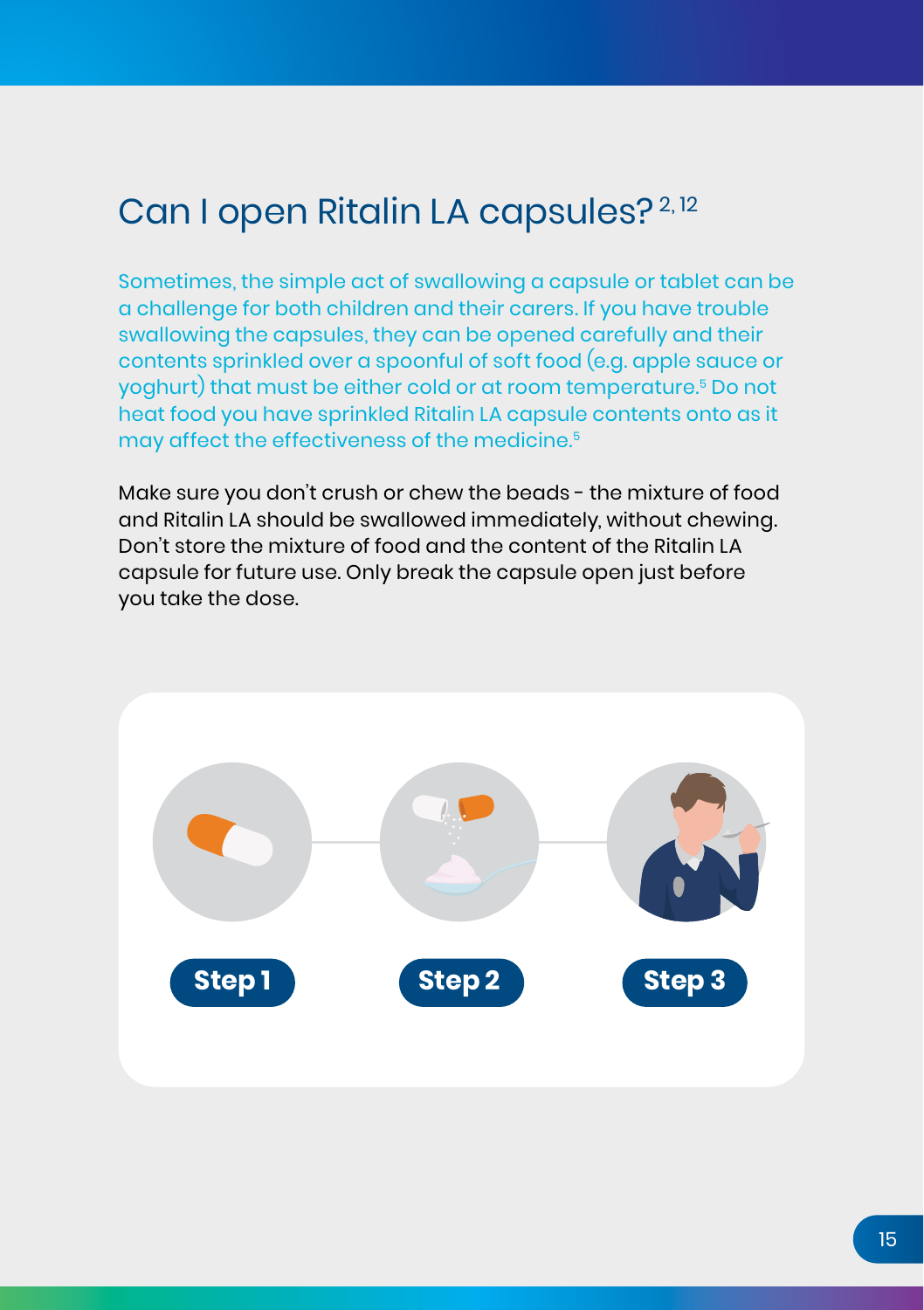### How quickly does Ritalin work, and for how long?<sup>2,12</sup>

Ritalin 10 and Ritalin LA both start to work quite soon (1-2 hours) after taking them.5 Ritalin 10 tablets last for approximately 4 hours, but this can vary from person to person.

Ritalin LA capsules need to be taken only once per day, in the morning.

### If you forget to take Ritalin 10<sup>2,12</sup>

If you/your child forget to take a dose of Ritalin 10, take the dose as soon as you remember. Then make sure to wait the same amount of time as usual before you/your child take the next dose. For example, if there are usually 4 hours between doses, wait 4 hours before taking the next dose and so on for the rest of that day. On the next day go back to your usual times.

Do not take a double dose to make up for the one that you/your child missed.

Your chance of an unwanted side effect may be increased if you do. If you have trouble remembering when to take your medicine, ask your pharmacist for some hints.

### If you forget to take Ritalin LA<sup>2,12</sup>

If you forget to take a dose of Ritalin LA capsules and you remember before mid-day, take the dose as soon as you remember. Then go back to your usual schedule on the following day.

If you do not remember before mid-day, miss your dose of Ritalin LA for that day and wait until the following morning to take your next dose.

Do not take a double dose to make up for the one that you missed.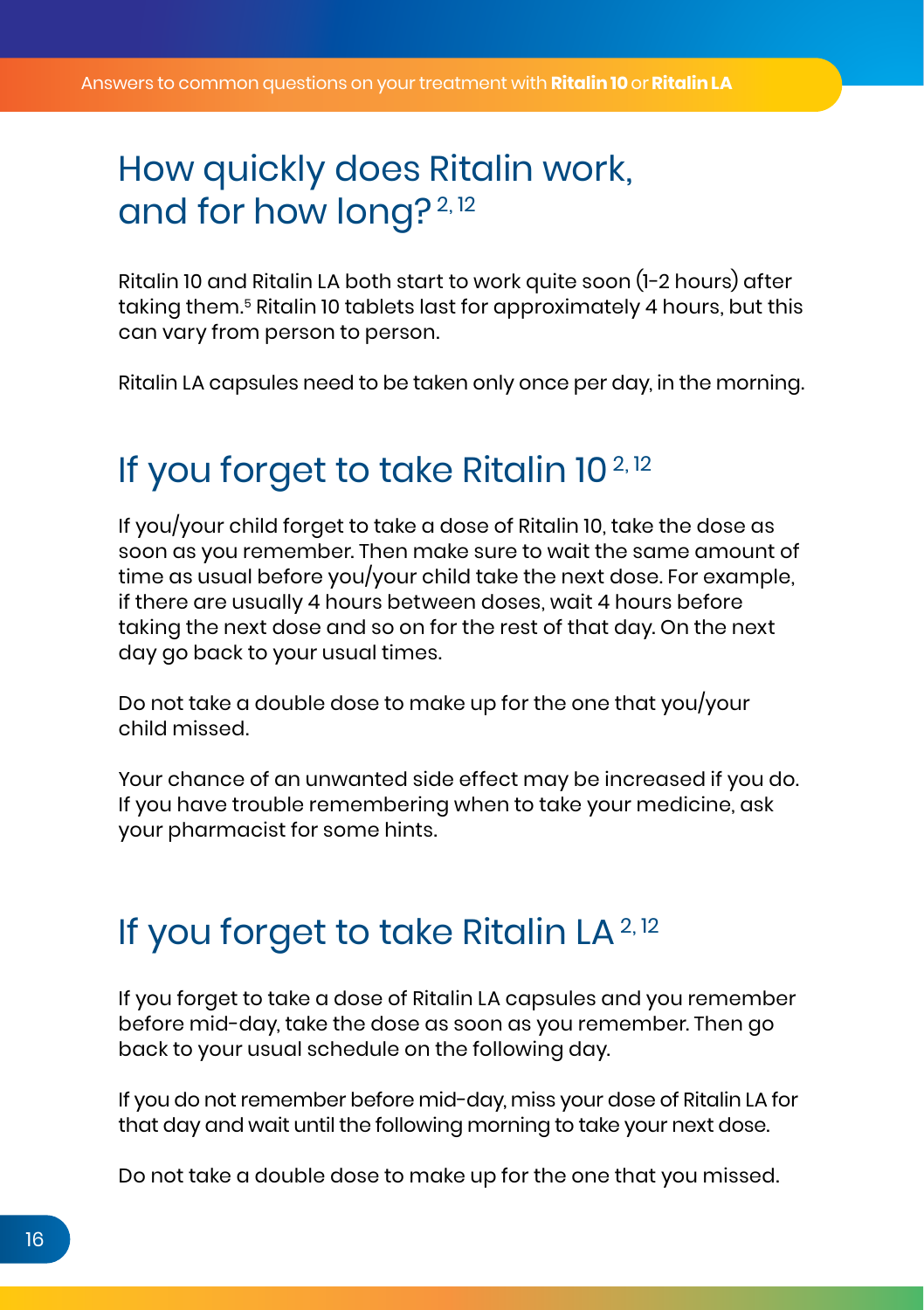## If you take too much Ritalin (overdose) 2, 12

Immediately telephone your doctor or the Poisons Information Centre (telephone 13 11 26), or go to Accident and Emergency at your nearest hospital if you think that you or anyone else may have taken too much Ritalin. Do this even if there are no signs of discomfort or poisoning. Keep the telephone numbers for these places handy.

Some of the symptoms of an overdose may include vomiting, agitation, headache, tremors, muscle twitching, irregular heart beat, flushing, fever, sweating, dilated pupils, breathing problems, confusion, seizures and muscle spasms accompanied by fever and red-brown urine.

### Do I need to see my doctor regularly?<sup>2,12</sup>

Be sure to keep all of your doctor's appointments so that your/ your child's progress can be checked.

Your doctor will want to check your or your child's blood pressure, height, weight and do blood tests from time to time to prevent unwanted side effects from happening.

If you become pregnant while taking Ritalin, tell your doctor. Your doctor can discuss with you the risks and benefits of taking it while you are pregnant. If you/your child are about to be started on any new medicine, remind your doctor and pharmacist that you/your child are taking Ritalin.

Tell any doctor, dentist or pharmacist who treats you or your child that you are taking Ritalin.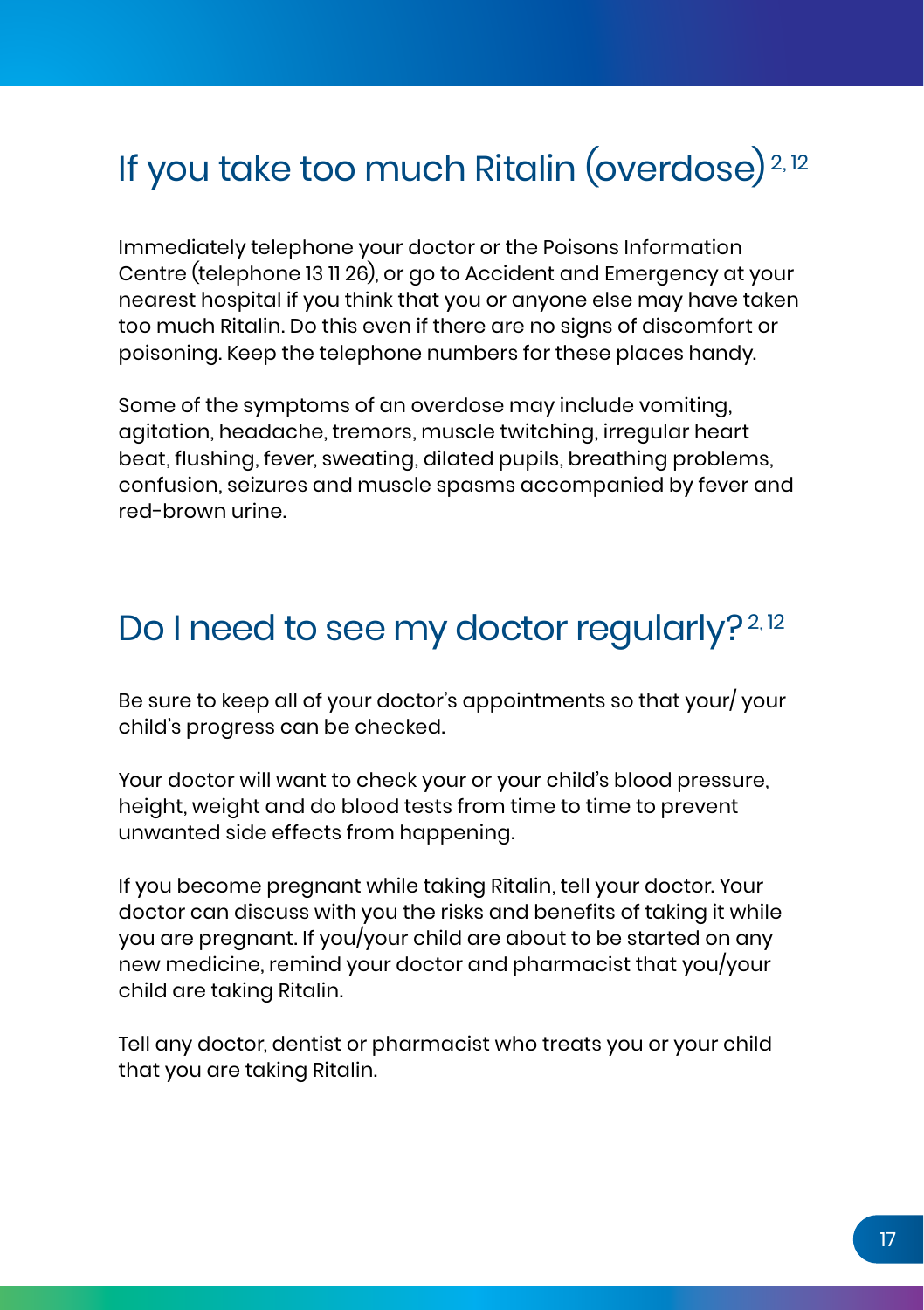#### Does food or alcohol affect how Ritalin works? 2, 12

Both Ritalin 10 and Ritalin LA can be taken with or without food. It is important that you always take Ritalin the same way, so the effect will always be the same. It is a good idea to take Ritalin with food to reduce the likelihood that the medicine will upset your stomach.

Drinking alcohol is not recommended whilst you are taking Ritalin because it can worsen some unwanted effects of this medicine, such as dizziness and drowsiness. Adults should be careful when drinking alcohol if they are taking Ritalin.

#### Will I have to take Ritalin all the time?<sup>2,12</sup>

During treatment for ADHD, your doctor may stop Ritalin every so often (e.g. over weekends or school holidays) to see whether it is still needed. Breaks from treatment also help to prevent a slow-down in growth that sometimes happens when children take this medicine for a long time.

Do not stop your treatment without first checking with your doctor. If you suddenly stop taking this medicine, your condition may reappear or you may get unwanted effects such as depression. To prevent this, your doctor may want to gradually reduce the amount of medicine you take each day before stopping it completely.

You will need medical supervision after having interrupted the treatment.

Do not change the dose without talking to the doctor. If you have the impression that the effect of Ritalin is too strong or too weak, talk to the doctor.

Do not take this medicine to treat any other complaints unless your doctor tells you to.

Do not give it to anyone else, even if their condition seems similar to yours.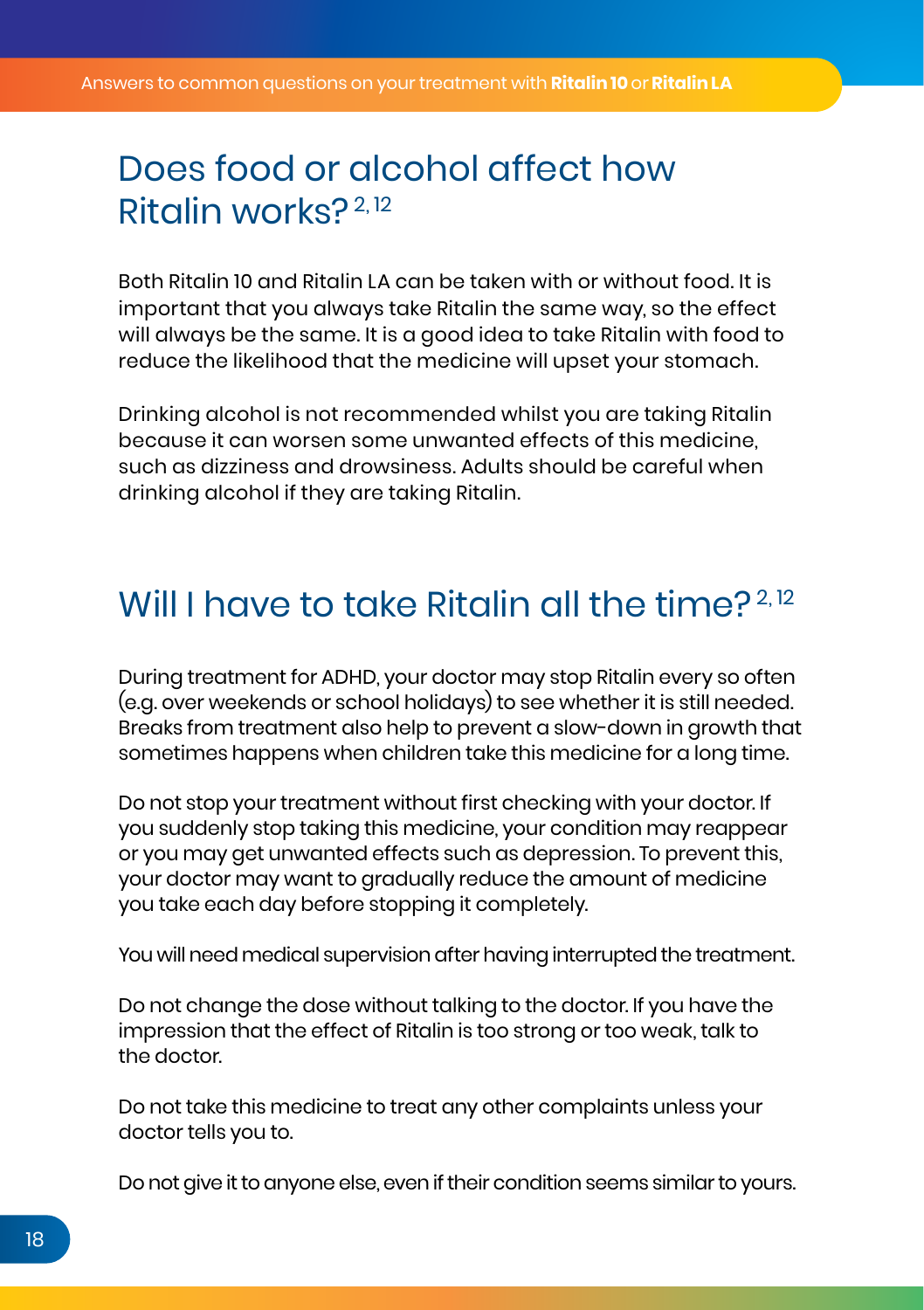### Things to be careful of while on Ritalin<sup>2, 12</sup>

Be careful driving, operating machinery or doing jobs that require you to be alert while you are taking Ritalin until you know how it affects you.

This medicine may cause hallucinations, dizziness, drowsiness, blurred vision or other central nervous system side effects which can affect concentration in some people. If you have any of these symptoms, do not drive, use machines or do anything else that needs quick reactions or could be dangerous.

Ritalin may give a false positive result when testing for drug use. This includes testing used in sport. Some children taking Ritalin for a long time may have slower than normal growth, but they usually catch up once the treatment is stopped.

In some patients Ritalin may cause stomach upset, loss of appetite and difficulty sleeping, especially at the start of treatment. Your doctor can usually help to reduce these symptoms by lowering the dose of Ritalin or changing the times when the tablets are taken.

Tell your doctor if you are going to have an operation. There is a chance of a sudden rise in blood pressure during the operation if an anaesthetic is used. Your doctor will advise if you/your child should take Ritalin on the day of the operation.

If you experience abnormally sustained or frequent and painful erections of the penis on Ritalin treatment or after treatment discontinuation, you may need urgent medical treatment. This can occur in any age group. If this occurs, tell your doctor immediately.

If taking Ritalin with medicines that raise the level of serotonin in the body (serotonergic medicines, e.g. sertraline and venlafaxine used to treat depression) and you experience a combination of the following symptoms: restlessness, tremor, sudden muscle contractions, abnormal high temperature, nausea and vomiting, stop treatment with Ritalin and these medicines and tell your doctor immediately.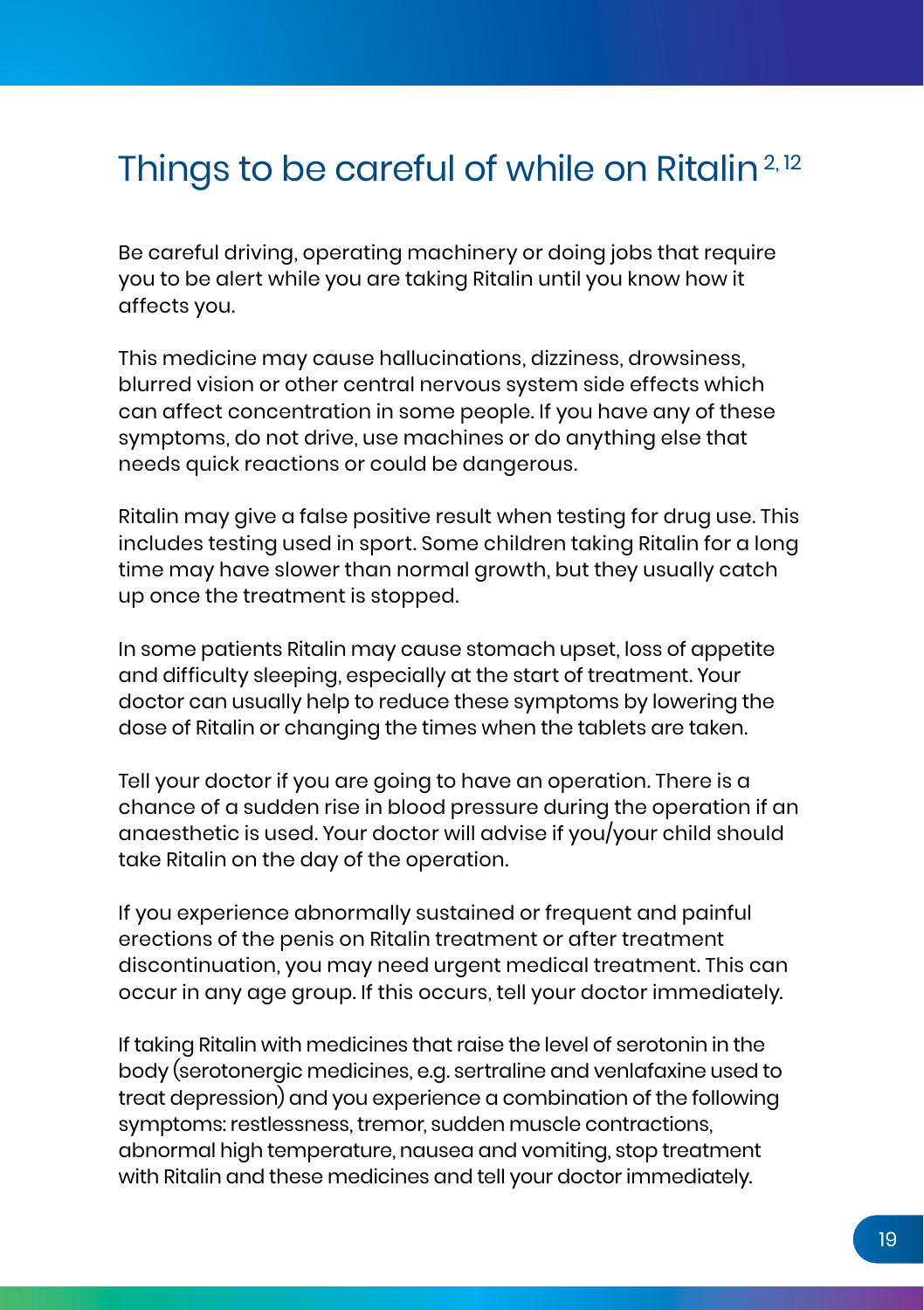#### Does Ritalin have any side effects?<sup>2,12</sup>

As with all medication, Ritalin may cause side effects for some people, but these are usually mild and tend to disappear after adjustment of the amount, or timing, of dose by your doctor. If you don't feel well while you are taking Ritalin, tell your doctor and/or pharmacist as soon as possible.

#### How do you know if something is a side effect?  $2,12$

To decide whether a particular side effect is being caused by the medication, think carefully about whether or not it was present before you first used the medicine. The problem is less likely to be a side effect if it was already present before a medication was started. For example, many children with ADHD have sleep disturbances before they start Ritalin, so, if they continue to have sleep disturbances afterwards, this may not necessarily be a result of the treatment. If you are not sure, or the problem is bothering you, ask your doctor of pharmacist.

Some possible side effects of Ritalin are discussed below. Don't be alarmed by these side effects because you, or your child, may not experience any of them. Ask your doctor or pharmacist to answer any questions you may have.

The following side effects are the most common ones encountered with Ritalin.<sup>2,12</sup> Tell your doctor if you notice any of the following and they worry you: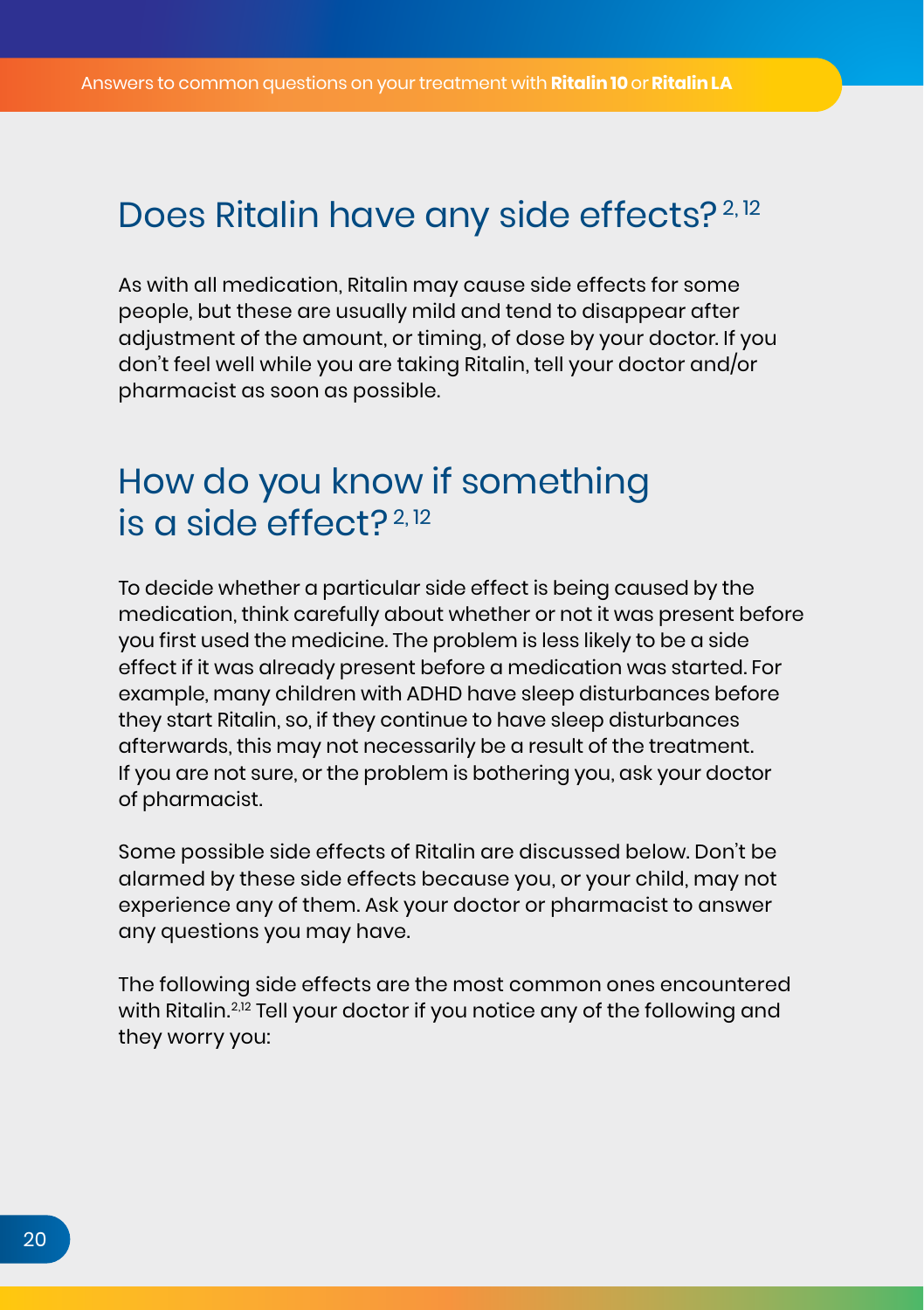- excessive emotional distress or excitement
- nervousness
- feeling anxious, agitated
- feeling jittery
- feeling depressed
- feeling aggressive
- unusually active, depressed mood
- uncontrolled speech and body movements (Tourette's syndrome)
- troubled sleep or restlessness, difficulty falling asleep, sleep disturbance, sleepiness
- nausea (feeling sick)
- dry mouth
- vomiting, stomach pain, upset stomach, indigestion, toothache
- loss of appetite, decreased weight
- excessive sweating
- loss of weight and slower growth in children
- sore throat and runny nose
- headache
- cough
- dizziness
- blurred vision or problems focussing your eyes
- muscle cramps
- fever
- hair loss
- abnormal heart rhythm
- palpitations
- involuntary shaking of the body (sign of tremor)
- skin rash, itchy rash and hives
- joint pain
- excessive teeth grinding
- spasm of the jaw muscles that makes it difficult to open the mouth
- stuttering
- bedwetting in children during the night

Tell your doctor if you notice that anything that is making you feel unwell. Some people can also experience side effects not mentioned in this booklet.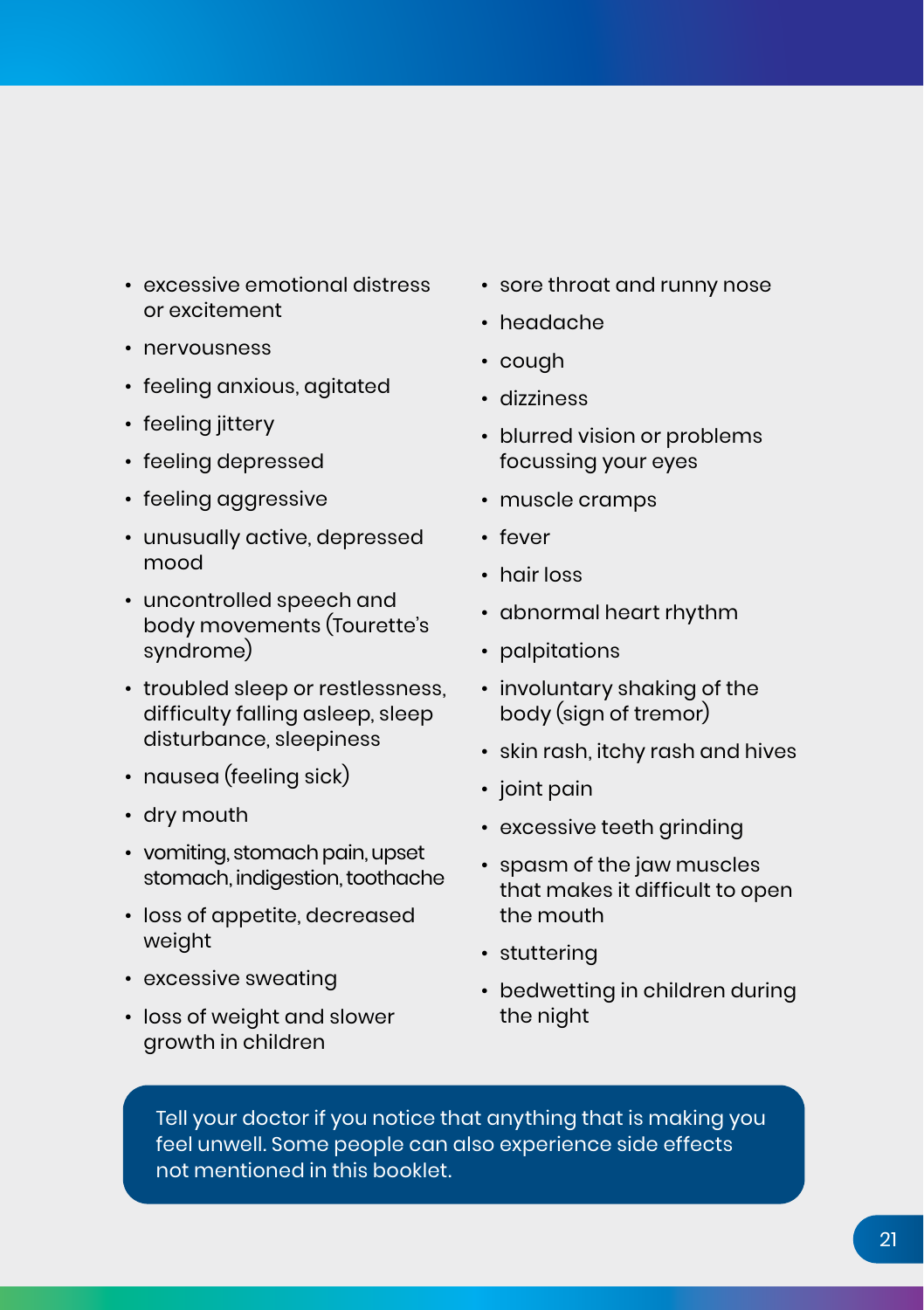Tell your doctor immediately or go to Accident and Emergency at your nearest hospital if you notice any of the following: 2, 12

- swelling of the face, lips or tongue (severe allergic reaction)
- sudden high fever, severe convulsions
- severe headache or confusion, weakness or paralysis of limbs or face, difficulty speaking
- fast heartbeat, chest pain
- uncontrollable twitching, jerking
- bruising
- muscle twitching or tics
- a sore throat and fever or chills
- uncontrollable writing movements of the limb, face and/or trunk
- seeing or feeling things that are not really there (hallucination)
- fits (seizures, convulsions, epilepsy)
- skin blisters or itching
- red blotches on the skin
- prolonged erection, causing discomfort of the penis (sign of priapism)
- thoughts or attempts of killing yourself (suicidal ideation).
- fingers and toes feeling numb, feeling cold, tingling and changing colour (from white to blue, then red) when cold (Raynaud's phenomenon, peripheral coldness).

**The above side effects may be serious. You may need urgent medical attention.**

**!**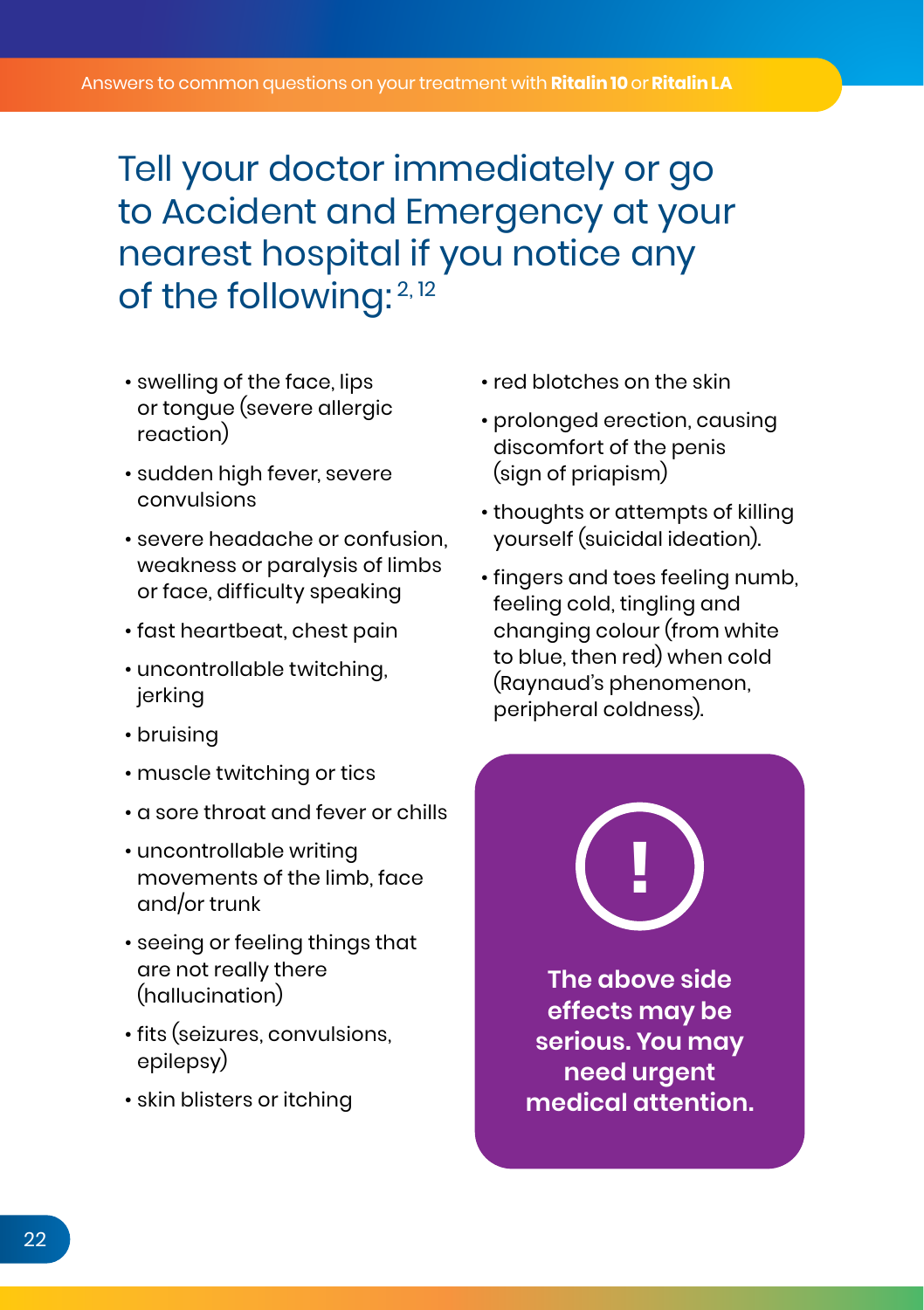### Does Ritalin make you lose your appetite?<sup>2,12</sup>

One of the most common side effects of Ritalin is not feeling hungry. If Ritalin causes you to lose your appetite, doctors often recommend eating prior to taking the medicine. Taking Ritalin with a meal, or after a meal, also reduces the chances it will make your stomach feel uncomfortable. If you have any concerns, talk to your doctor about actions you can take to ensure you, or your child, maintains a healthy weight.

#### Does Ritalin stop kids from growing?<sup>2,12</sup>

Ritalin has been reported to cause slower growth in some children.5 This is usually a temporary effect and slower growth is usually followed by catch up growth when medication is discontinued.5 Children taking Ritalin should have their growth monitored regularly by their prescribing specialist.

### Can Ritalin keep you awake at night?<sup>2,12</sup>

Some people taking Ritalin may find it difficult to fall asleep at night. Some people are more sensitive than others to medication and they may benefit from measures to minimise the likelihood of insomnia, such as ensuring the last dose is taken in the middle of the day rather than in the late afternoon. In some people with ADHD, sleeplessness may occur as an effect of the medication wearing off. Speak to your doctor about adjustments to your dosing routine if sleeplessness is a problem for you.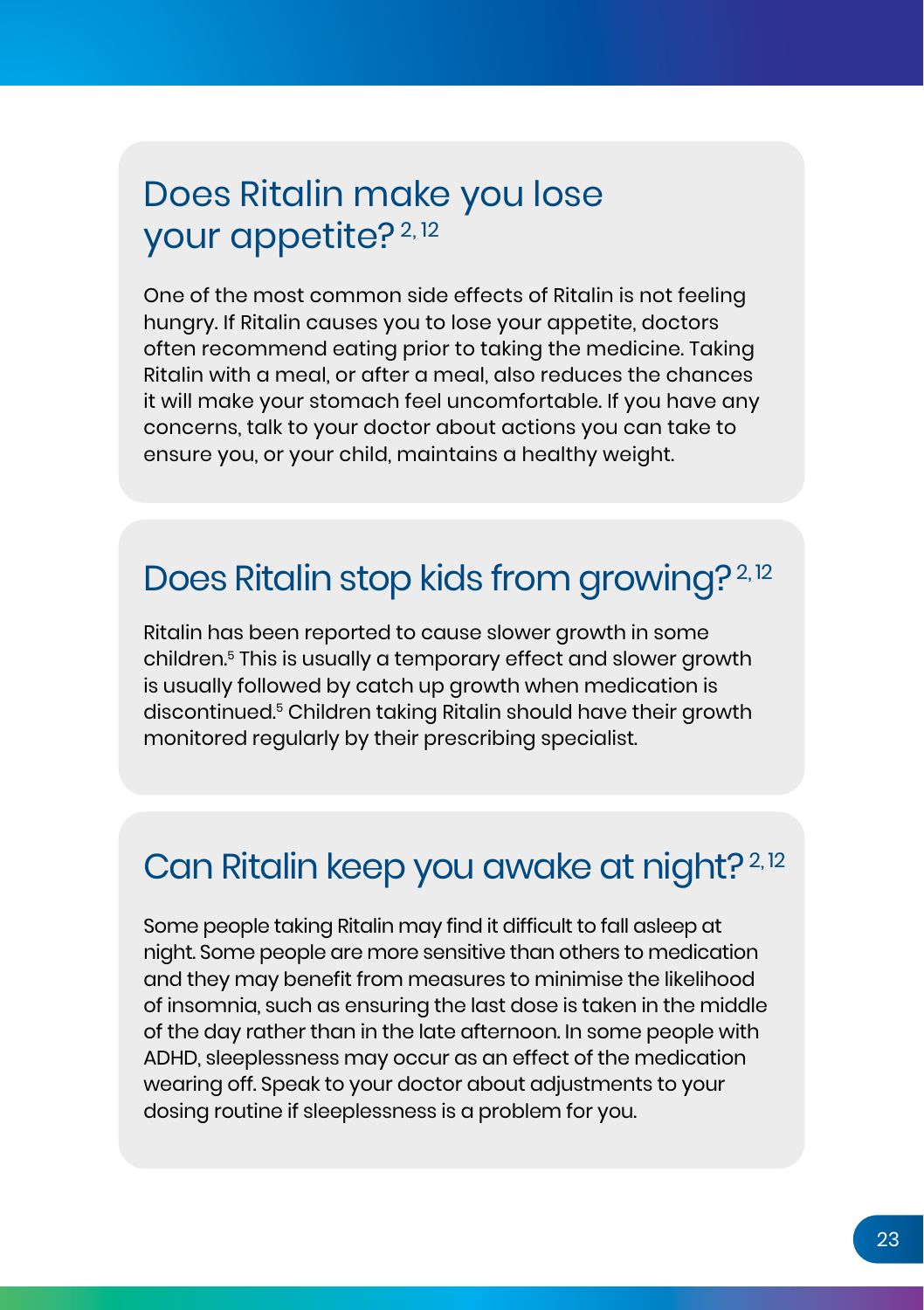### Does Ritalin make people susceptible to drug addiction?

If you/your child takes Ritalin correctly as instructed by your doctor, abuse or dependence should not be a problem, either now or later in life. 8-10

Prescribing laws in the states and territories of Australia are designed to protect against the misuse of Ritalin. They control the amount and the period of time that applies to each prescription.

When Ritalin is taken as prescribed, studies have shown that it makes people no more likely to become addicted to other types of drugs.9,10 Young adults and adolescents with ADHD who are not prescribed stimulant medication (unmedicated ADHD) are at a higher risk of substance abuse than the general population9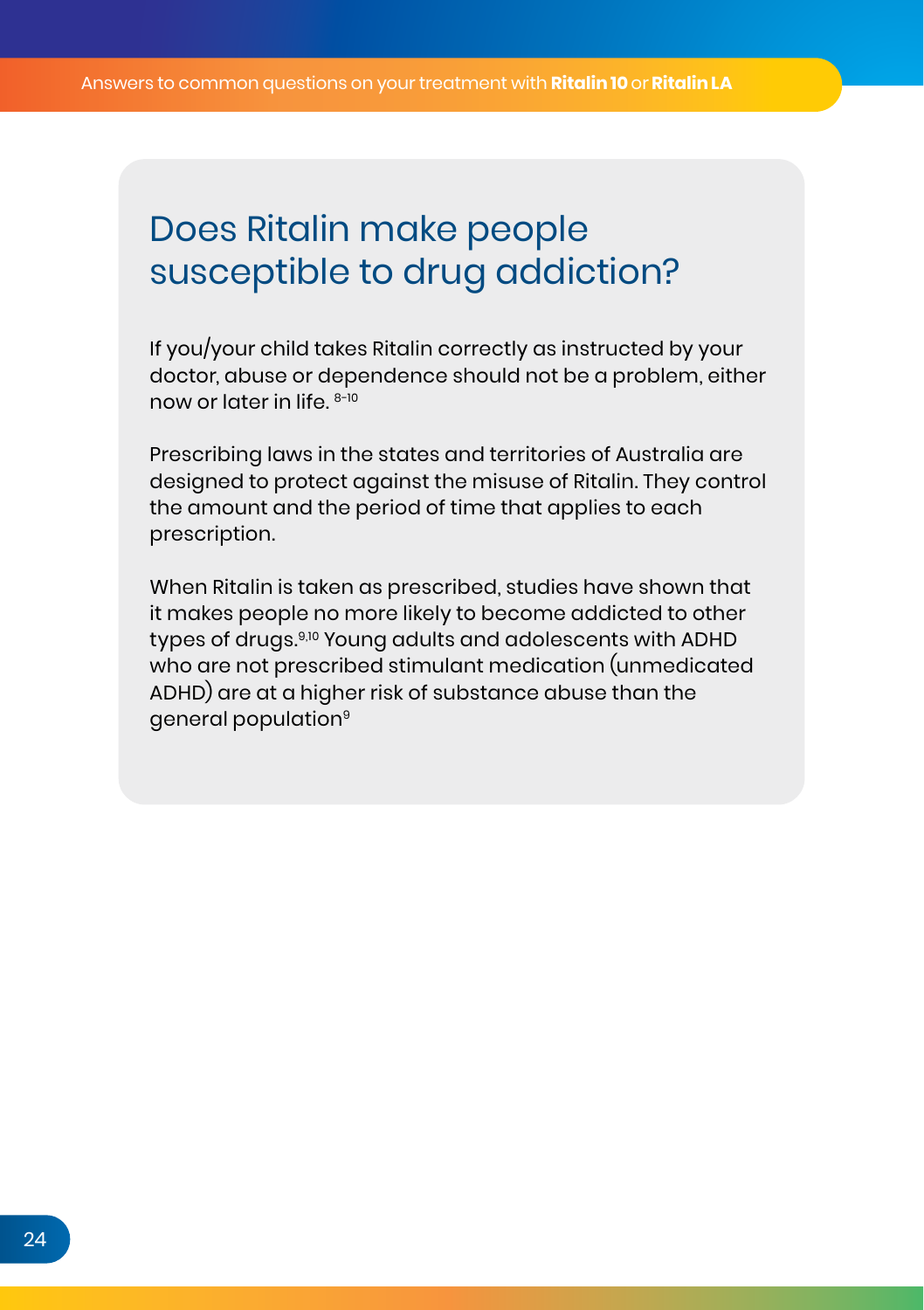#### What is the recommended dosage of Ritalin? 2, 12

Doctors assess the dose that is most appropriate for each individual. The dose varies from person to person and what is best for one may not be optimal for another. To work out the best dose of Ritalin, collaborative monitoring is needed between all parties involved. Help your doctor by providing information about behaviours at home, school or work.

It's important to tailor doses to individuals. As children grow, or symptoms change, the dose they require may be adjusted. You need to follow the advice of your doctor and pharmacist closely. Do not alter the dose unless you are told to by your doctor. The following dosage guidance is based on the Australian Approved Product Information. However, laws and stimulant prescribing guidelines vary across Australian states and territories. Please follow your doctor's advice even if it is different from the information contained in this booklet.

#### **Ritalin 10**

#### Children5

Ritalin 10 is available in tablets containing 10 mg of methylphenidate hydrochloride as the active ingredient. For children aged six or over, the usual starting dose is 5 mg once or twice a day. If necessary, the dose can be increased by 5 mg or 10 mg each week.

#### Adults5

For adults, the usual dose of Ritalin 10 is 20-30 mg (therefore 2 or 3 tablets) each day, but some people may need more or less. If you have trouble sleeping, talk to your doctor about the best time to take the last dose each day.

#### **Ritalin LA<sup>5</sup>**

Ritalin LA capsules contain 10 mg, 20 mg, 30 mg, 40 mg or 60 mg of methylphenidate hydrochloride as the active ingredient. You will usually start with a low dose and your doctor may recommend you increase it gradually week by week if necessary.

Ritalin helps to control your symptoms but does not cure your condition. Your doctor will check your progress to make sure the medicine is working and will discuss with you how long your treatment should continue.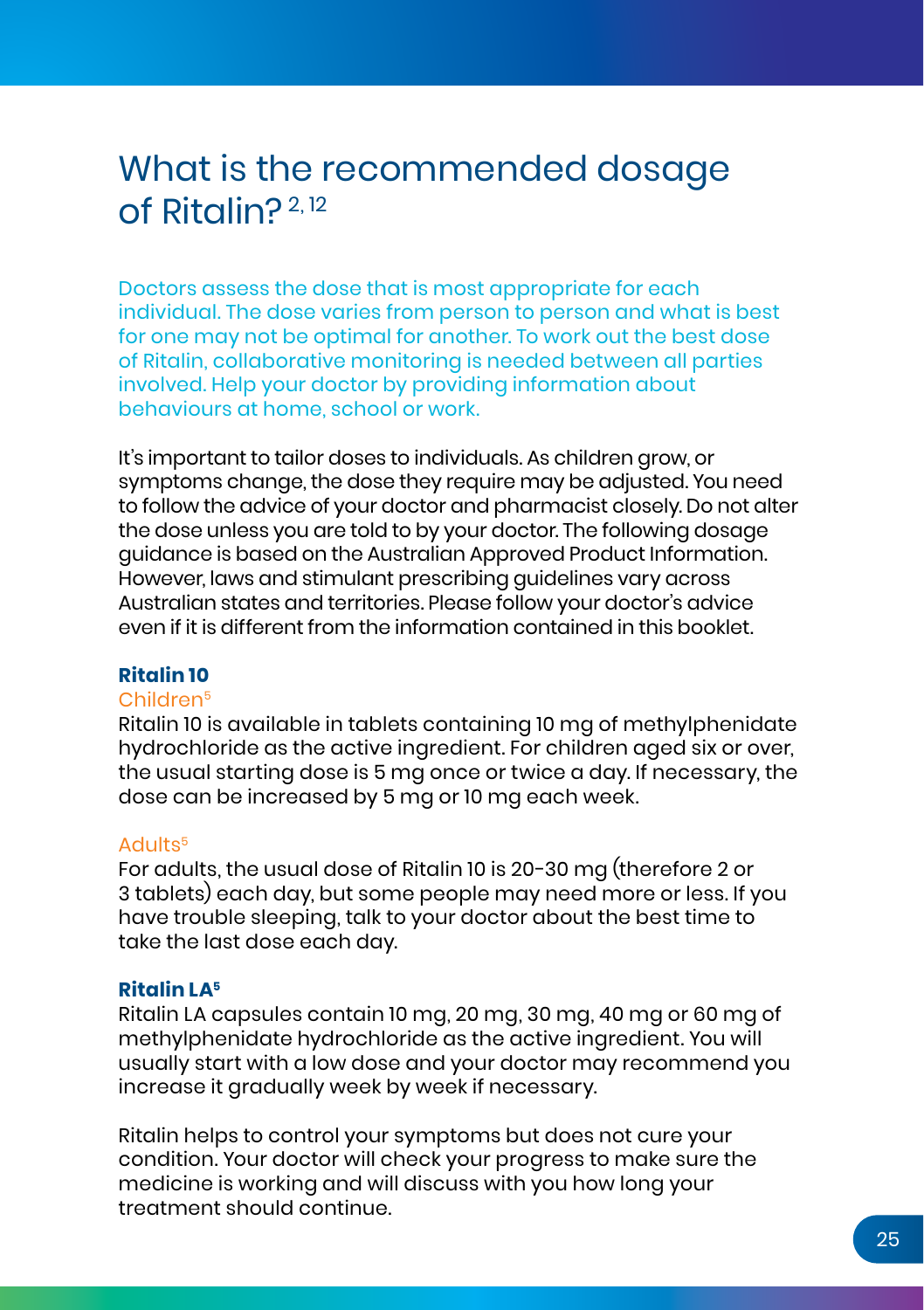#### Long term use of Ritalin

Long-term use of Ritalin is common, but it is important that patients on long term therapy continue to be closely medically supervised.

The safety and effectiveness of long-term use of Ritalin is not fully established.5 Your specialist will monitor you carefully if you need to continue taking Ritalin for many years.

#### Does Ritalin contain gluten or lactose?

Ritalin 10 tablets contain gluten (wheat starch) and lactose, so tell your doctor if you are intolerant to these ingredients.<sup>5</sup> Ritalin LA capsules do not contain gluten or lactose.5

#### How should I store Ritalin?

Keep Ritalin in its original container and store in a cool, dry place at room temperature (less than 25ºC) where children can't reach it, such as in a locked cupboard 1.5 metres or more above the ground.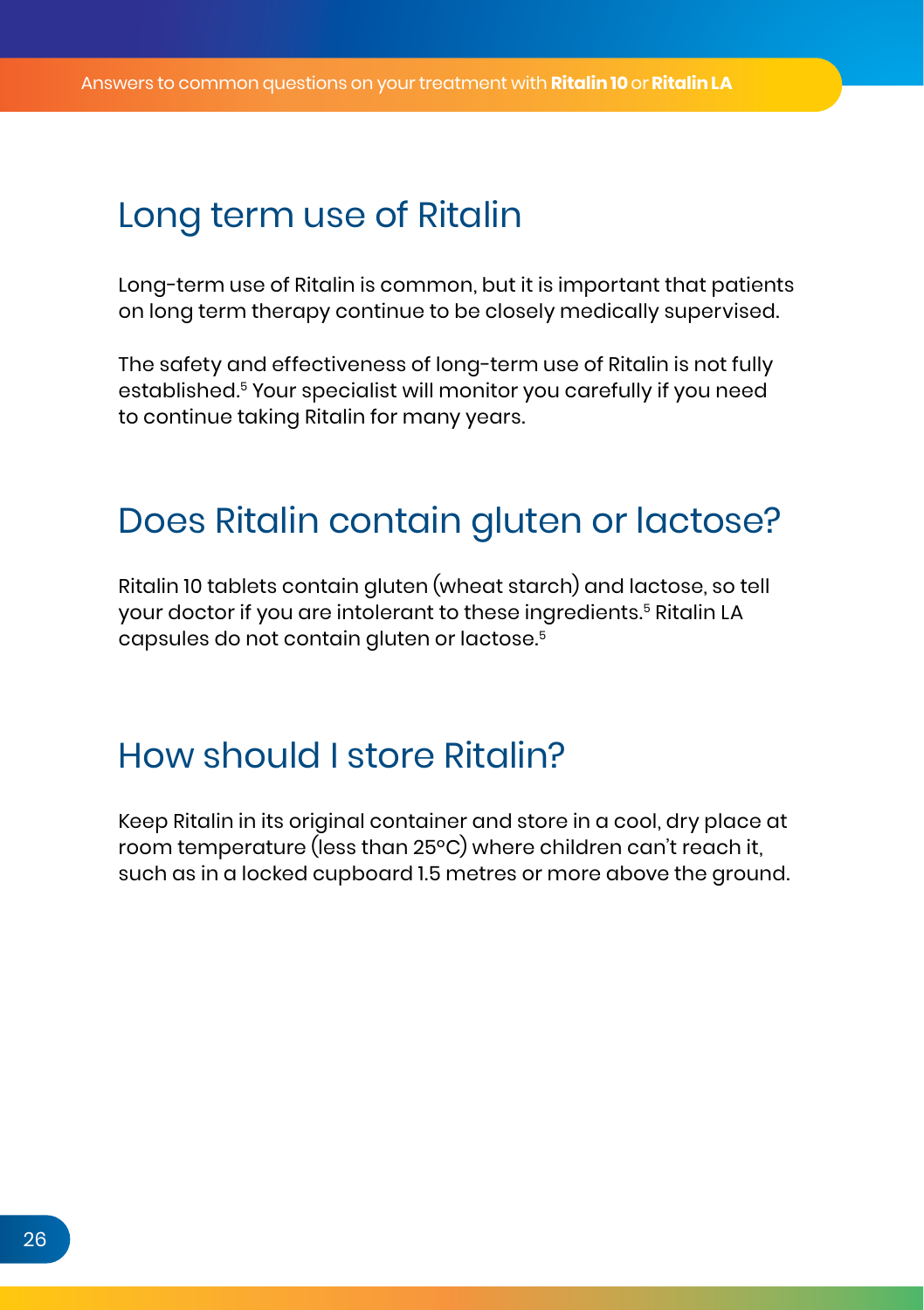### What it looks like

#### **Ritalin 10**



Ritalin 10 tablets are round white tablets, marked CG on one side and AB with a break-line on the other; packs of 100 tablets.

#### 10mg dividable

#### **Ritalin LA**



10mg



20mg



30mg



40mg



60mg

Ritalin LA 10 mg capsules are white to off-white beads in a light brown and white capsule with imprint NVR and R10 in tan-coloured ink; bottles of 30 capsules.

Ritalin LA 20 mg capsules are white to off-white beads in a white capsule with imprint NVR and R20 in tan coloured ink; bottles of 30 capsules.

Ritalin LA 30 mg capsules are white to off-white beads in a yellow capsule with imprint NVR and R30 in tan coloured ink; bottles of 30 capsules.

Ritalin LA 40 mg capsules are white to off-white beads in a light brown capsule with imprint NVR and R40 in tan coloured ink; bottles of 30 capsules.

Ritalin LA 60 mg capsules are white to off-white beads in a light brown opaque cap and yellow opaque body hard gelatin capsule, with imprint NVR on cap and R60 on body in tan coloured ink; bottles of 30 capsules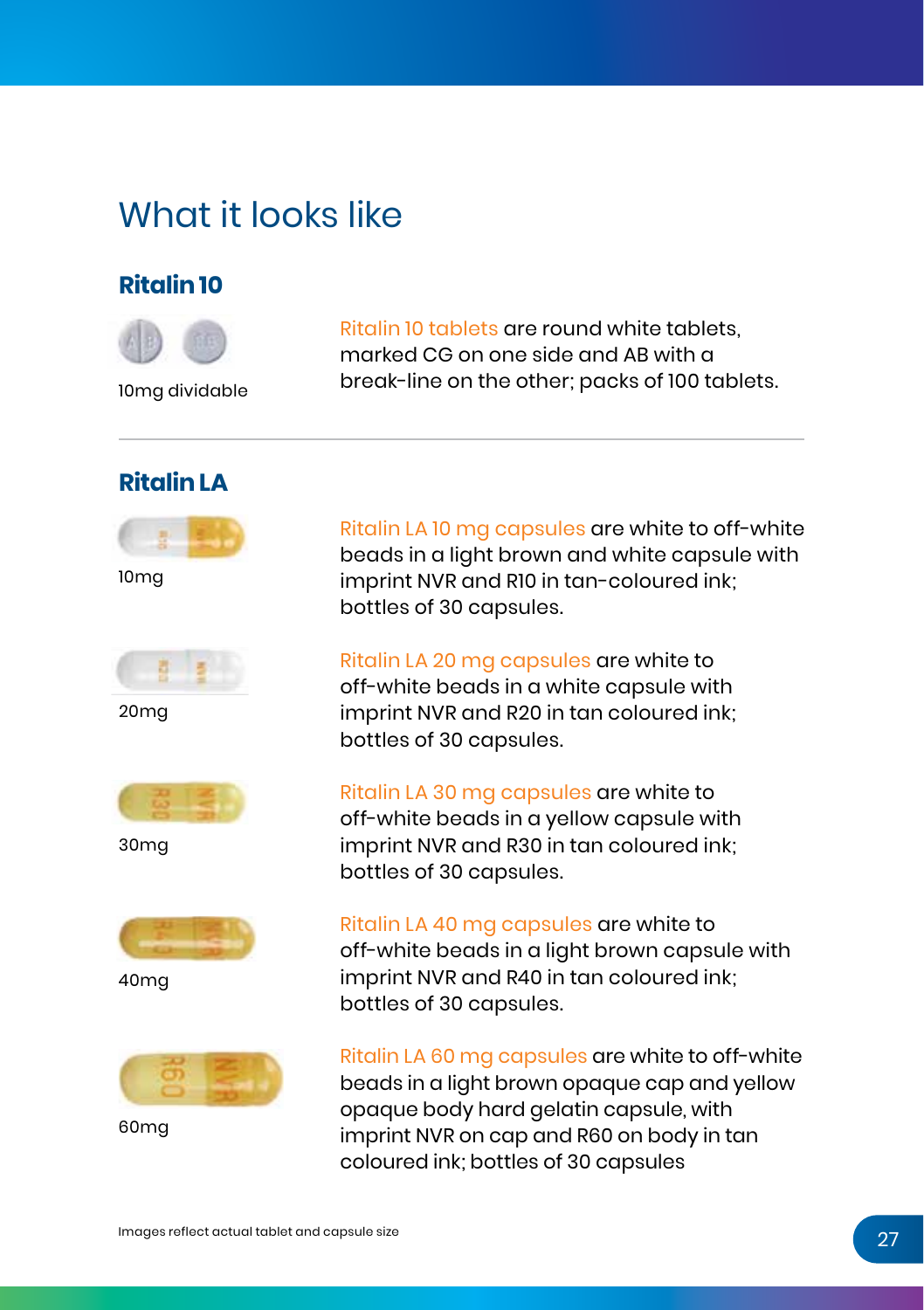### **Ingredients**



#### Ritalin 10 tablets contain

10 mg of methylphenidate hydrochloride as the active ingredient.

#### They also contain:

- lactose
- calcium phosphate (E341)
- gelatin
- magnesium stearate (E572)
- purified talc (E553b)
- wheat starch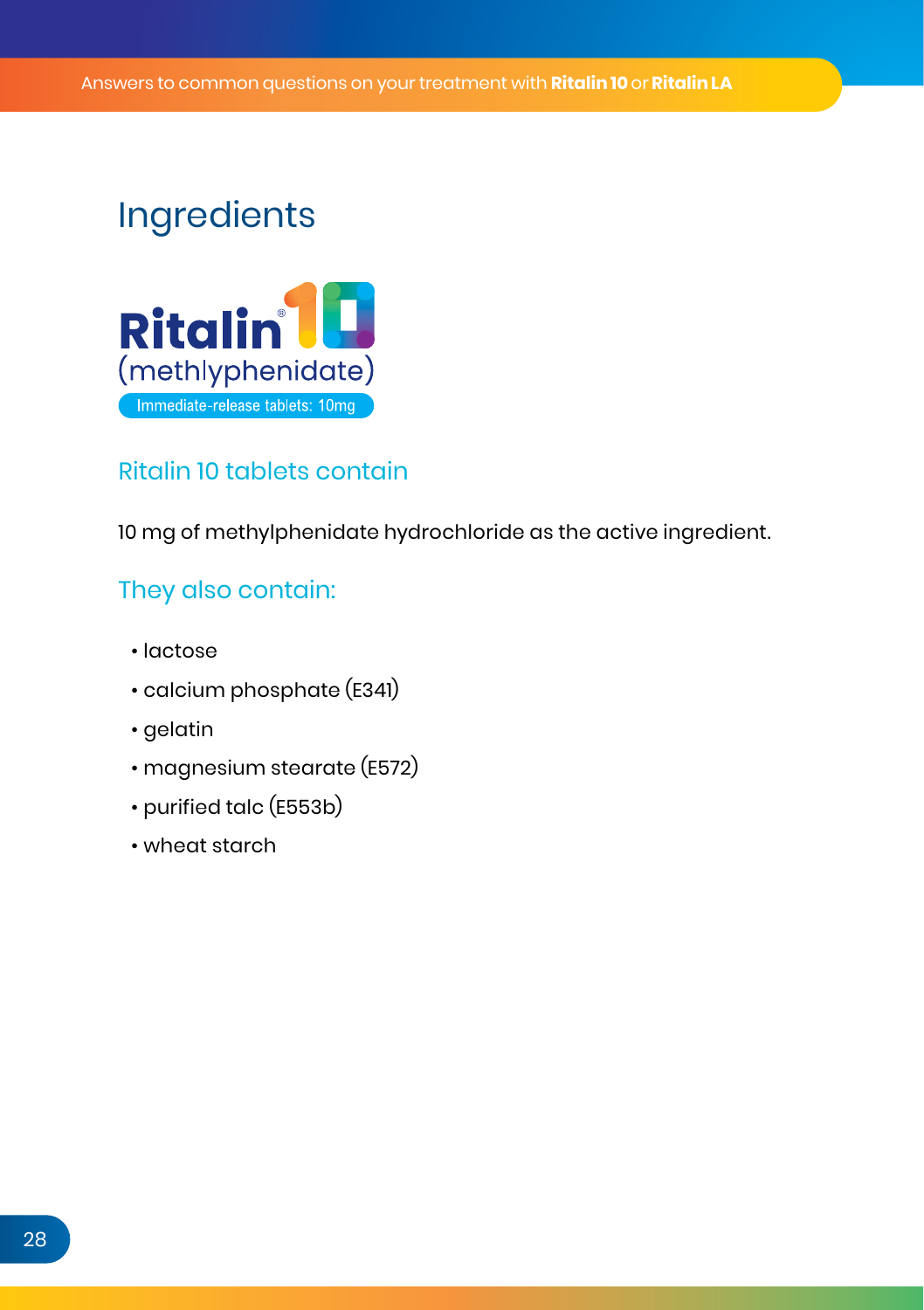

#### Ritalin LA capsules contain

10 mg, 20 mg, 30 mg, 40 mg or 60 mg of methylphenidate hydrochloride as the active ingredient.

#### They also contain:

- sugar spheres (sucrose and maize starch)
- ammonio methacrylate copolymer
- methacrylic acid copolymer
- purified talc (E553b)
- triethyl citrate (E1505)
- macrogol 6000
- gelatin
- titanium dioxide (E171)
- iron oxide yellow CI77492 (E172) (30 mg, 40 mg and 60 mg capsules only)
- iron oxide black CI77499 (E172) (40 mg and 60 mg capsules only)
- iron oxide red CI77491 (E172) (40 mg and 60 mg capsules only)
- TekPrint SW-8010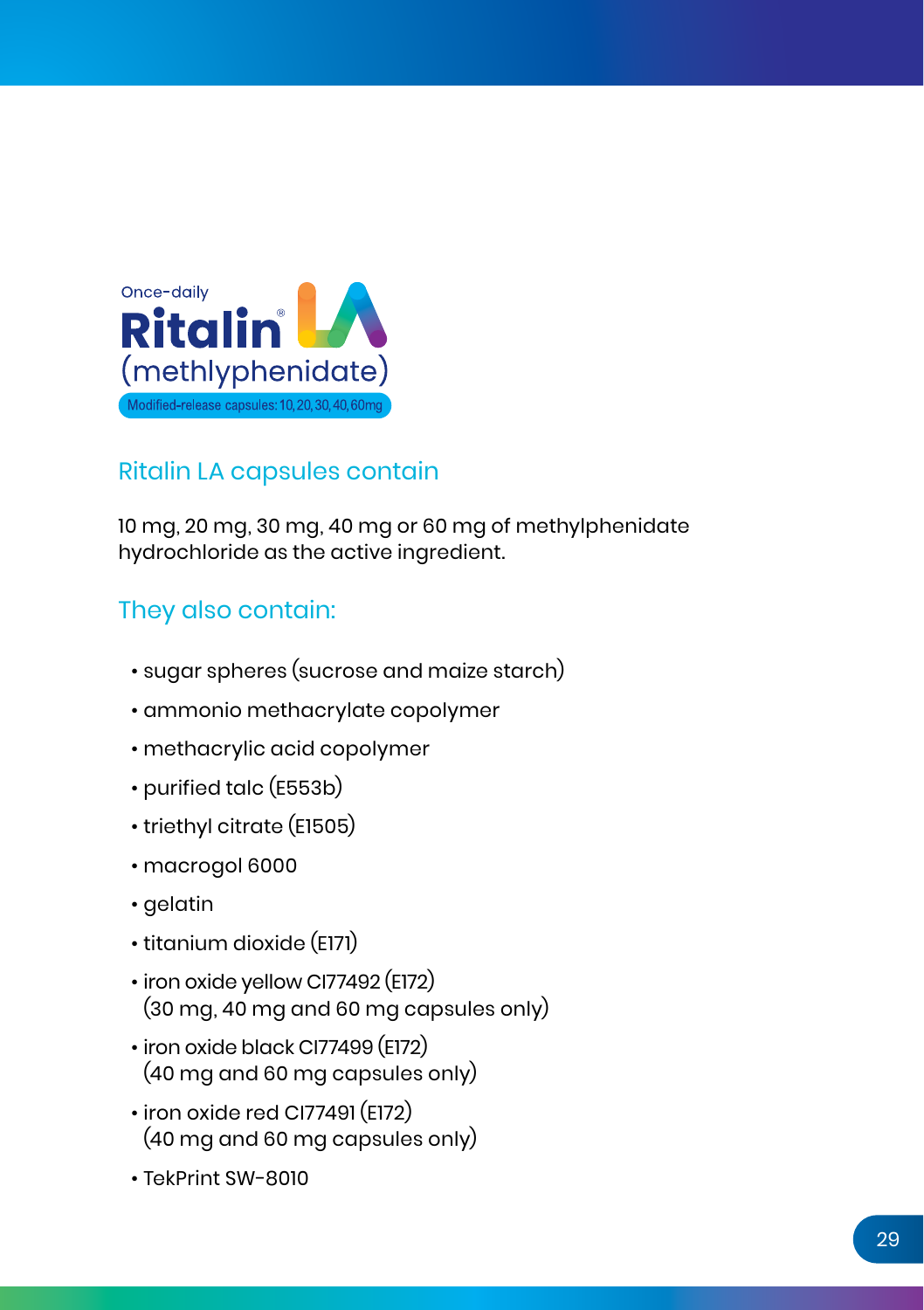#### Sponsor

Ritalin 10 and Ritalin LA capsules are supplied in Australia by:

NOVARTIS Pharmaceuticals Australia Pty Limited

ABN 18 004 244 160

54 Waterloo Road Macquarie Park NSW 2113

Telephone: 1 800 671 203

Web site: www.novartis.com.au

® = Registered Trademark

This booklet was prepared in December 2020: AU-15136

#### A final word

ADHD is a disorder that requires a multi-dimensional treatment approach, including behavioural and other interventions. Each person's experience with Ritalin, in terms of dosage and effects may be different, so it is important to look at how Ritalin works best for each individual with ADHD.

If you have any questions about the material in this booklet, or if you have questions that have not been covered here, please talk to your prescribing specialist. You may also wish to consult further resources listed under 'Further Information' over the page.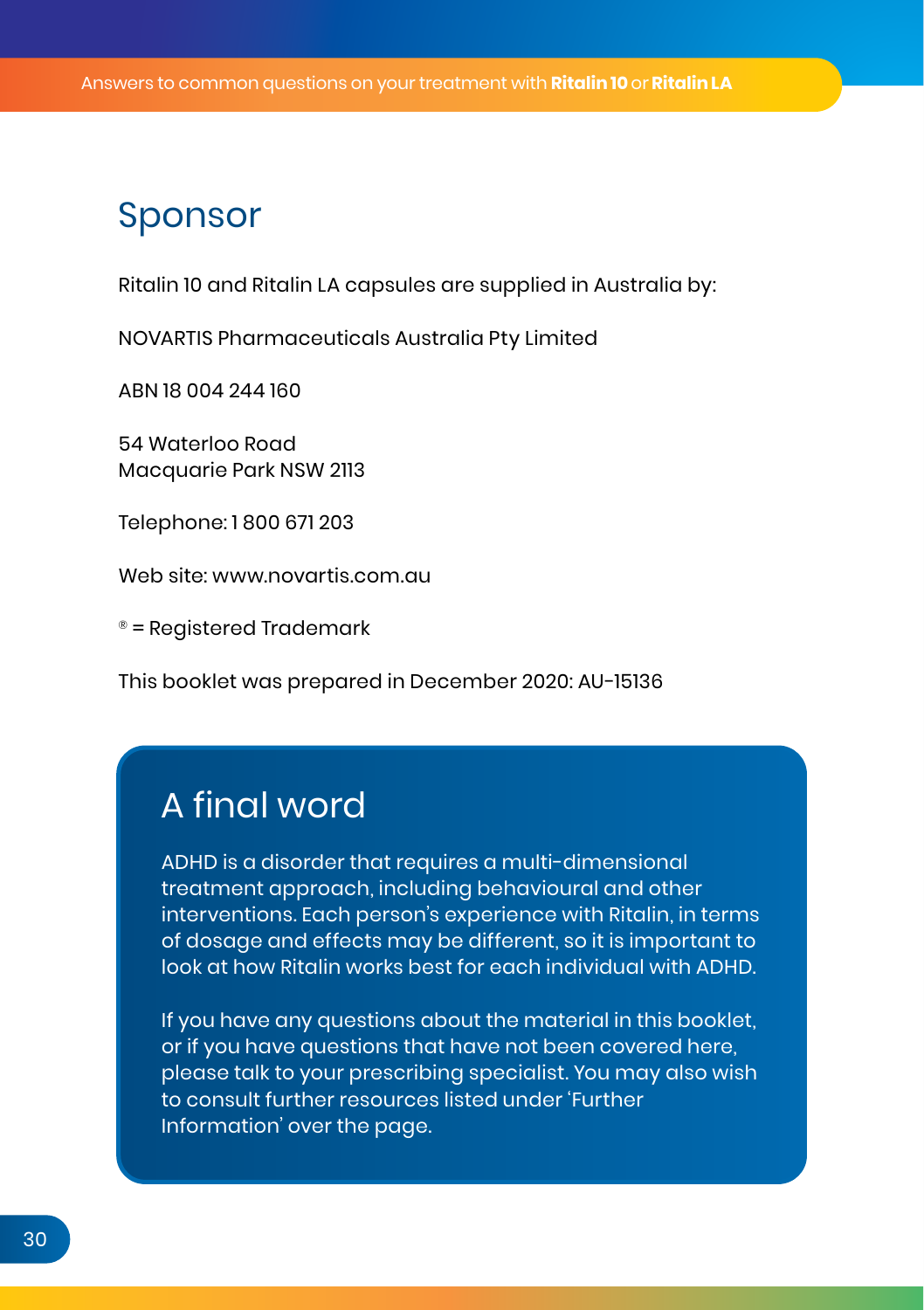#### References used in this booklet:

- 1. Australian Institute of Health and Welfare (2007) Young Australians: their health and wellbeing 2007. Cat. no. PHE 87. Canberra: AIHW.
- 2. Ritalin® LA, Consumer Medicine Information leaflet, August, 2020.
- 3. Biederman, J. and Faraone, S.V. (2005) Attention-deficit hyperactivity disorder. Lancet, 366 (9481): 237–48.
- 4. Lyseng-Williamson, K.A. and Keating, G.M. (2002) Extended-Release Methylphenidate (Ritalin® LA). Drugs 2002, 62 (15): 2251-2259.
- 5. Ritalin® 10 / Ritalin®LA (methylphenidate) Therapeutic Goods Administration Approved Product Information, August, 2010.
- 6. Lopez, F. et al. (2003) Comparative efficacy of Two Once Daily Methylphenidate Formulations (Ritalin® LA™ and Concerta®) and Placebo in Children with Attention Deficit Hyperactivity Disorder Across the School Day, Paediatr Drugs, vol 5(8), pp.545-555.
- 7. Silva, R. et al. (2005) Efficacy of Two Long-Acting Methylphenidate Formulations in Children with Attention-Deficit/Hyperactivity Disorder in a Laboratory Classroom Setting, Journal of Child and Adolescent Psychopharmacology, vol 15(4), pp.637-654.
- 8. Fischer, M. and Barkley R.A. (2003) Childhood Stimulant Treatment and Risk for Later Substance Abuse. Journal of Clinical Psychiatry, 64 S11: 19-24.
- 9. Biederman J. (2003) Pharmacotherapy for Attention-Deficit/Hyperactivity Disorder (ADHD) Decreases the Risk for Substance Abuse: Findings from Longitudinal Follow-up of Youths With and Without ADHD. Journal of Clinical Psychiatry, 64 S11: 3-8.
- 10. Faraone S.V. and Wilens T. (2003) Does Simulant Treatment Lead to Substance use Disorders? Journal of Clinical Psychiatry, 64 S11: 9-13.
- 11. Novartis Ritalin Data on File 2020.
- 12. Ritalin® LA, Consumer Medicine Information leaflet, August, 2020.